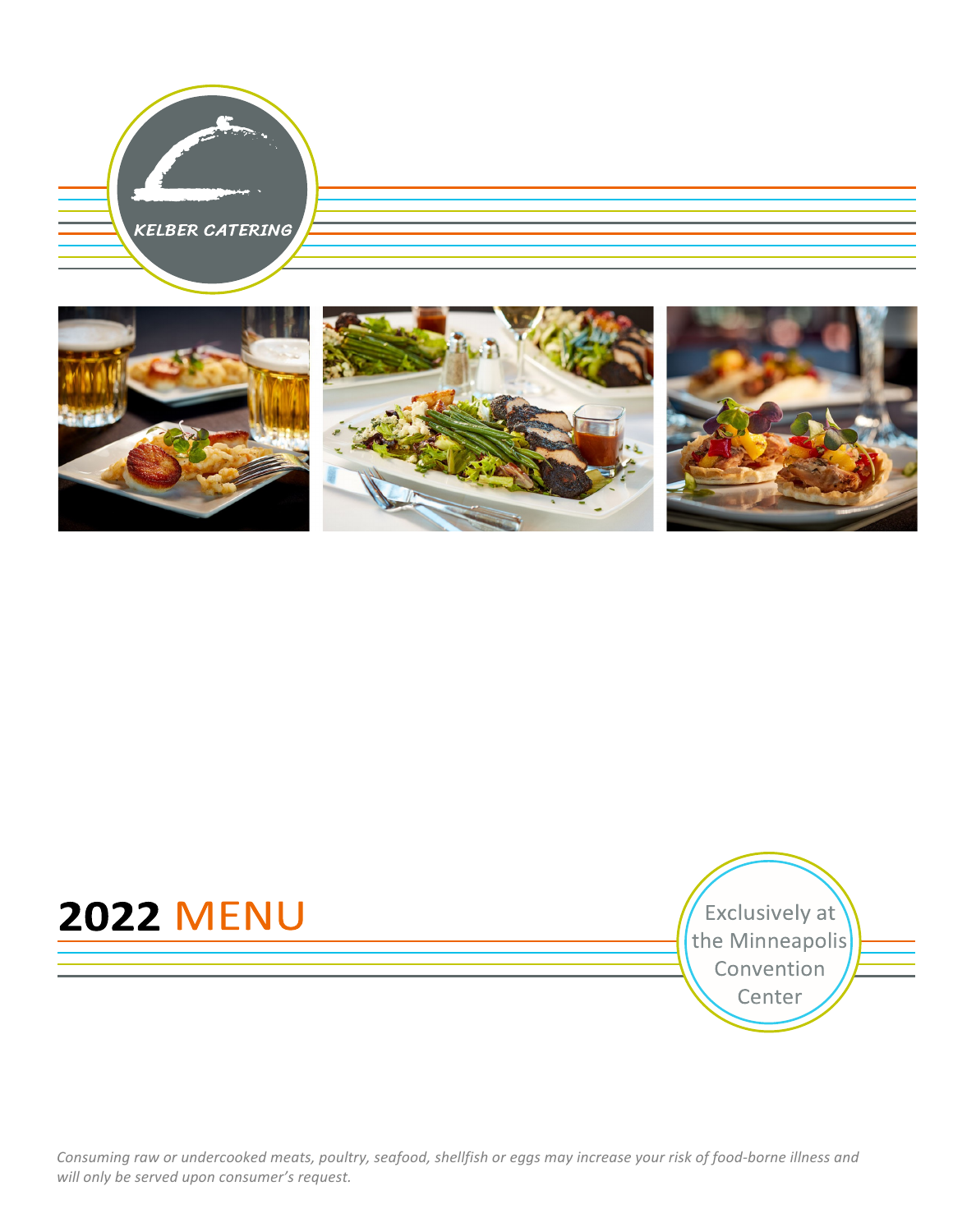



## **CONTINENTAL BREAKFAST** 90 minute service

*Includes Orange Juice, Freshly Roasted Dunn Brothers Coffee & Hot Tea 50 guest minimum unless specified – please see a la carte menu for additional offerings*

**Deluxe Continental** (v) .......................................... **\$23.95** Assorted Pastries, Breakfast Breads, Fresh Fruit Display (25 guest minimum)

**Southwestern Continental**.................................. **\$26.95** Breakfast Burritos, Vegetarian Breakfast Burritos, Salsa, Petite Cinnamon Twists, Breakfast Breads, Fresh Fruit Display

**Sunrise Continental** .............................................. **\$27.95** Breakfast Quesadillas & Vegetarian Quesadillas, Salsa, Sour Cream, Chilled Yogurt Cups, Assorted Muffins, Fresh Fruit Display (100 guest minimum)

**Heartland Continental** (v, gf) ................................. \$25.95 Brown Sugar Oatmeal Porridge, Chilled Hard Boiled Eggs, Yogurt Cups, Petite Granola Bars, Fresh Fruit Display

## **BREAKFAST ENHANCEMENTS**

**Americana Continental**  .......................................**\$26.95** Sausage & Egg Breakfast Sandwich, Vegan Breakfast Sandwich, Petite Mini Muffins & Cinnamon Twists, Fresh Fruit Display

**Early Bird Continental**...........................................**\$26.95** Egg Soufflés: Cheesy Ham & Roasted Red Pepper-Four Cheese, Oatmeal with Toppings, Blueberry Muffins, Fresh Fruit Display

| Open-Faced Ham, Egg & Cheese Melts, Open-Faced          |  |
|---------------------------------------------------------|--|
| Vegetarian Egg & Cheese Melts, Petite Cinnamon Twists & |  |
| Muffins, Fresh Fruit Display                            |  |
|                                                         |  |

**Hiawatha Continental**...........................................**\$26.95**  Fried Egg, Chicken Sausage & Cheese on Brioche, Petite Scones, Petite Smoothies (Chai-Cranberry & Orange Dreamsicle), Fresh Fruit Display

| Oatmeal Porridge (Old Fashioned Oats simmered with Cinnamon, Brown Sugar, Cream) (minimum 30 guests) (v)  \$4.95 each |  |
|-----------------------------------------------------------------------------------------------------------------------|--|
|                                                                                                                       |  |
|                                                                                                                       |  |
| Cheese & Chive, Ham & Cheese, or Spinach-Mushroom & Egg White (v)                                                     |  |
|                                                                                                                       |  |
|                                                                                                                       |  |
|                                                                                                                       |  |
|                                                                                                                       |  |
|                                                                                                                       |  |
|                                                                                                                       |  |
|                                                                                                                       |  |
|                                                                                                                       |  |
|                                                                                                                       |  |
|                                                                                                                       |  |
|                                                                                                                       |  |
|                                                                                                                       |  |
|                                                                                                                       |  |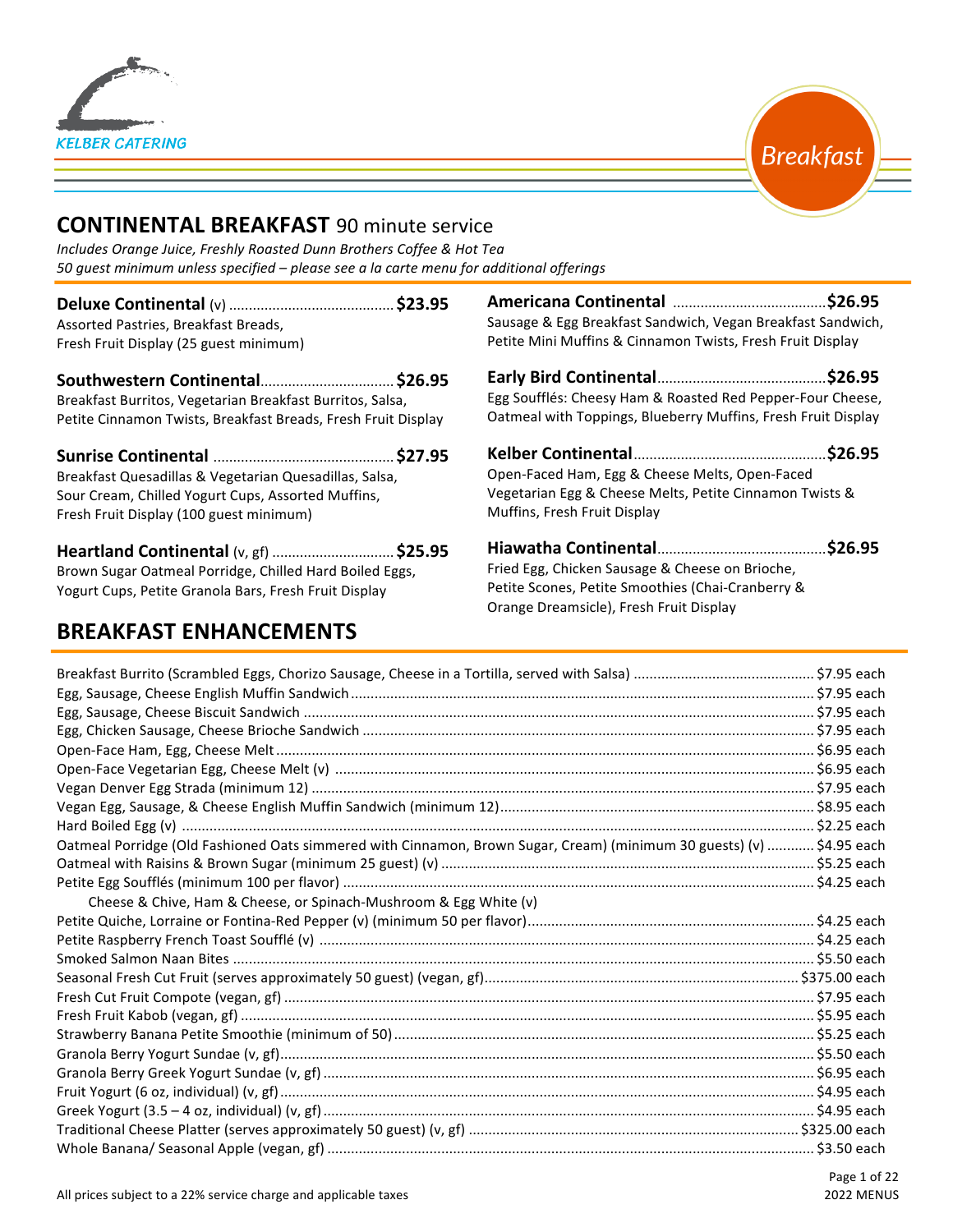



## **BREAKFAST IS SERVED**

Includes Orange Juice, Freshly Roasted Dunn Brothers Coffee & Hot Tea

**Cheesy Egg Soufflé** ................................................ **\$23.95** Baked Cheese & Egg Soufflé, Sausage Links, Pan-Fried Red Skin Potatoes, Breakfast Bread, Fresh Fruit Garnish **Downtowner** ........................................................... **\$25.95**

Scrambled Eggs with Cheese & Chives, Chicken Apple Sausage, Pan-Fried Red Skin Potatoes, Scone, Fresh Fruit Compote

**Country Breakfast**.................................................. **\$22.95** Scrambled Eggs, Pan-Fried Red Skin Potatoes, Bacon, Cinnamon Twist, Fruit Garnish

**Vegan Denver Strada** (vegan)............................... **\$25.95** Seasoned Just Egg™, Vegan Cheddar & Baguette blend with Fresh Tomato, Onion, & Red Peppers; Plant-based Sausage, Pan-Fried Redskin Potatoes, Fruit Garnish, Vegan Muffin (12 guest minimum)

**Bayou Breakfast**..................................................... **\$26.95** Scrambled Eggs on a Potato Medley & Chicken Sausage Hash, Creole Country Gravy, Scone, Grapes & Strawberry Garnish

## **BREAKFAST BUFFET** 50 guest minimum

Includes Orange Juice, Freshly Roasted Dunn Brothers Coffee & Hot Tea

**Vegan French Toast Bake** (vegan)....................... **\$25.95** Scrambled Just Eggs™, Vegan Raspberry-French Toast Bake, Maple Syrup, Vegan Sausage Patties, Fruit Garnish (12 guest minimum)

**Smoked Pork Belly Benedict**.............................. **\$26.95** Scrambled Eggs, Smoked Pork Belly & Hollandaise atop a split English Muffin, Roasted Potatoes O'Brien, Fruit Kabob

**Raspberry-Nutella™ French Toast Bake**.......... **\$24.95** French Bread Blended with Egg Custard, Nutella™ and

Raspberry Sauce, Warm Syrup, Scrambled Eggs, Sliced Kielbasa, Fruit Garnish

**Benedict Soufflé**..................................................... **\$26.95** Baked Egg Custard with Ham, English Muffin Pieces, Cheddar & Swiss Cheeses, Caramelized Onion Hollandaise, Roasted Asparagus, Roasted Sweet Potatoes, Melon Skewer

**Western Egg Soufflé**.............................................. **\$25.95** Pepper Jack Egg Soufflé with our Cilantro Lime Hollandaise, Chorizo Patties, Potatoes O'Brien, Blueberry Muffin, Melon Skewer

| Scrambled Eggs, Roasted Asparagus, Sautéed Mushrooms, Hollandaise, Cheddar & Cotija Cheeses, Salsa & Sriracha,<br>Bacon, Chicken Sausage Links, Potato Triangles, Petite Muffins, Buttermilk Biscuits & Jam, Grapes & Strawberries Platter |              |
|--------------------------------------------------------------------------------------------------------------------------------------------------------------------------------------------------------------------------------------------|--------------|
|                                                                                                                                                                                                                                            |              |
| Scrambled Eggs, Country Sausage Links, Bacon, Hash Brown Bake, Assorted Pastries, Fresh Fruit Display                                                                                                                                      |              |
| Scrambled Eggs, Baked Cheesy Grits, Sliced Kielbasa, Petite Biscuits with Chicken Sausage Gravy,<br>Petite Peach Muffins, Fresh Fruit Display                                                                                              |              |
| Baked Egg & Cheese Soufflé, Baked Egg White, Spinach & Mushroom Soufflé, Chicken Sausage Links,<br>Pan-Fried Red Skin Potatoes, Petite Cinnamon Twists, Petite Croissants, Fresh Fruit Display                                             |              |
| Breakfast Burrito, Vegetarian Breakfast Burrito, Salsa, Potato Triangles, Individual Yogurts, Cinnamon Twist,<br>Grapes & Strawberries                                                                                                     | \$28.95      |
|                                                                                                                                                                                                                                            |              |
| Raspberry-Nutella™ and Blueberry-Cream Cheese French Toast Bakes, Warm Maple Syrup & Whipped Cream,<br>Scrambled Eggs, Bacon, Pork Sausage Links, Fresh Fruit Display                                                                      | Page 2 of 22 |
| All prices subject to a 22% service charge and applicable taxes                                                                                                                                                                            | 2022 MENUS   |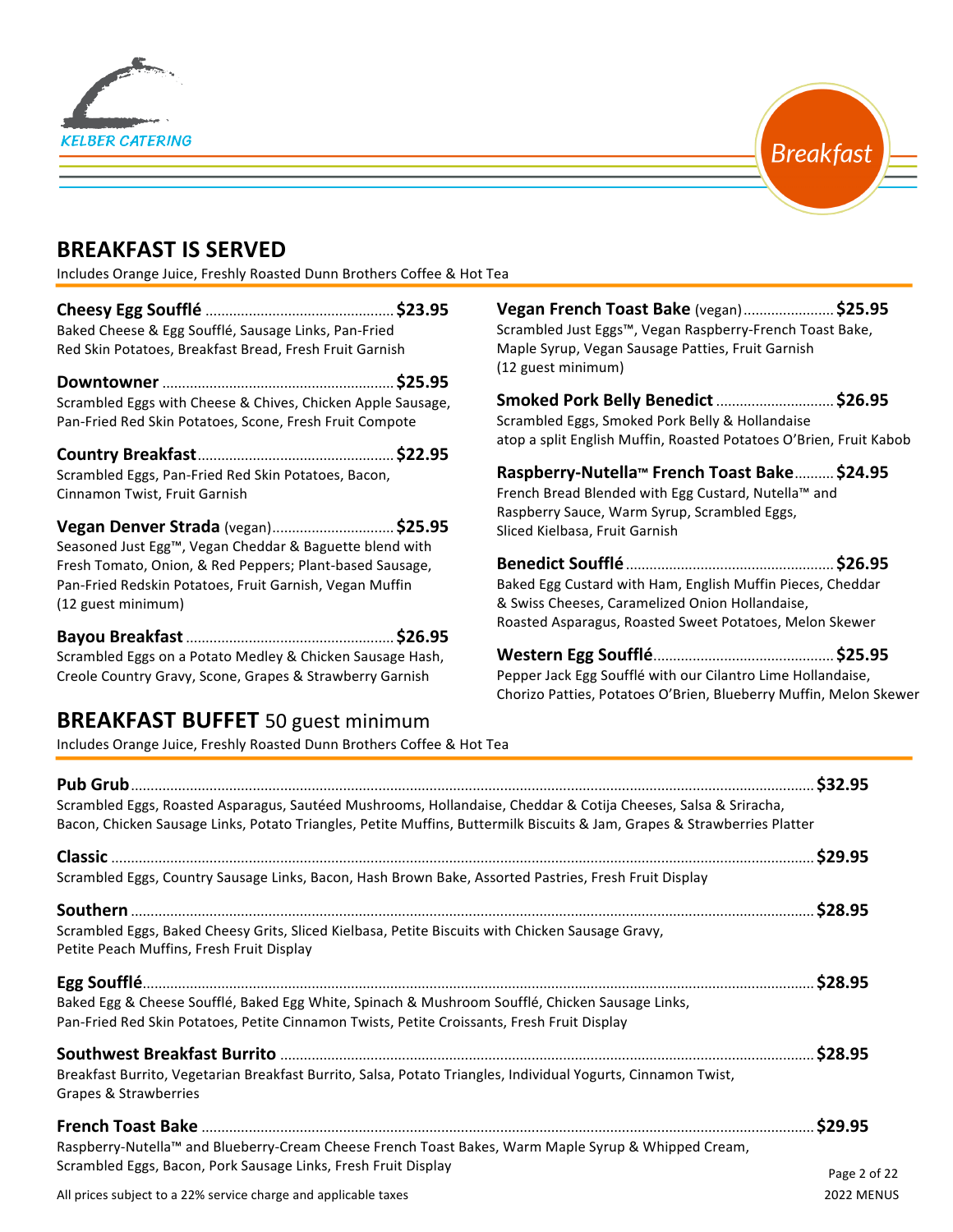

## **BEVERAGES**

\$50.00 Delivery Fee for orders less than \$125.00 will apply

| Freshly Roasted Dunn Brothers™ Coffee           |                |
|-------------------------------------------------|----------------|
|                                                 |                |
|                                                 |                |
| Hot Chocolate or Hot Apple Cider                |                |
| Disposable Cups                                 | \$69.00 gallon |
| Hot Chocolate Packets (minimum 10) \$4.50 each  |                |
| Iced Coffee (minimum 5 gallons)  \$99.00 gallon |                |
| (72 hour guarantee required)                    |                |
| Soft Drinks, Pepsi™ Products\$4.25 each         |                |
| Aquafina™ Bottled Water \$4.25 each             |                |
|                                                 |                |

## **FROM OUR BAKERY**

| Breakfast Bread Slices (v) \$40.00 dozen              |  |
|-------------------------------------------------------|--|
| Vegan Muffins (minimum 1 dozen)  \$52.00 dozen        |  |
|                                                       |  |
| Bagels with Cream Cheese (v) \$52.00 dozen            |  |
|                                                       |  |
|                                                       |  |
| Chocolate Dipped Strawberry (v, gf)  \$4.25 each      |  |
| Chocolate Dipped Pineapple Wedge (v, gf)  \$4.00 each |  |

## **SNACKS BY THE POUND**

| Bulk M&M's™ or Reese's Pieces™ (v) \$29.00 per pound   |  |
|--------------------------------------------------------|--|
| Potato Chips, Fritos™, Tortilla Chips, or              |  |
|                                                        |  |
| Homemade Pita Chips (v) \$20.00 per pound              |  |
| Mixed Nuts (5 pound minimum) (v) \$46.00 per pound     |  |
|                                                        |  |
| Snack Mix, Gardettos™, Chex Mix™, or                   |  |
| Cheddar Goldfish™ (v)\$28.00 per pound                 |  |
|                                                        |  |
| California Fruit & Nut Trail Mix (v) \$34.00 per pound |  |
|                                                        |  |
| (Sweet & Salty Chocolate, Peanut Butter and            |  |
| Powdered Sugar Snack Mix)                              |  |



| Tropicana™ Juice (10 oz. bottle) \$5.50 each            |  |
|---------------------------------------------------------|--|
|                                                         |  |
|                                                         |  |
| Fruit Punch (100% Juice)  \$59.00 gallon                |  |
|                                                         |  |
| Infused Water (minimum 3 gallons) \$35.00 gallon        |  |
| (Lemon-Mint, Citrus, Cucumber-Mint, & Strawberry Basil) |  |
|                                                         |  |
|                                                         |  |
|                                                         |  |
|                                                         |  |

 **Additional \$7.00 per gallon for china/glassware service on**  all per gallon pricing

| Petite Brownies & Bars (v)  \$35.00 per dozen       |  |
|-----------------------------------------------------|--|
|                                                     |  |
|                                                     |  |
|                                                     |  |
|                                                     |  |
|                                                     |  |
|                                                     |  |
| Granola Bars (gf, vegan)  \$45.00 per dozen         |  |
|                                                     |  |
|                                                     |  |
| Vegan Brownies (2 dozen minimum)  \$49.00 per dozen |  |
|                                                     |  |

## **DIPS**

| Tomato Salsa (vegan, gf)  \$28.00 per quart                   |
|---------------------------------------------------------------|
|                                                               |
|                                                               |
| Chorizo Cheese Dip (gf) (4 quart minimum) . \$34.00 per quart |
| Charred Onion Dip (v, gf)  \$34.00 per quart                  |
| Guacamole (2 quart minimum) (vegan, gf)  \$52.00 per quart    |
| Hummus, (4 quart minimum per flavor)  \$32.00 per quart       |
| (Traditional, Roasted Red Pepper, or White Bean) (vegan, gf)  |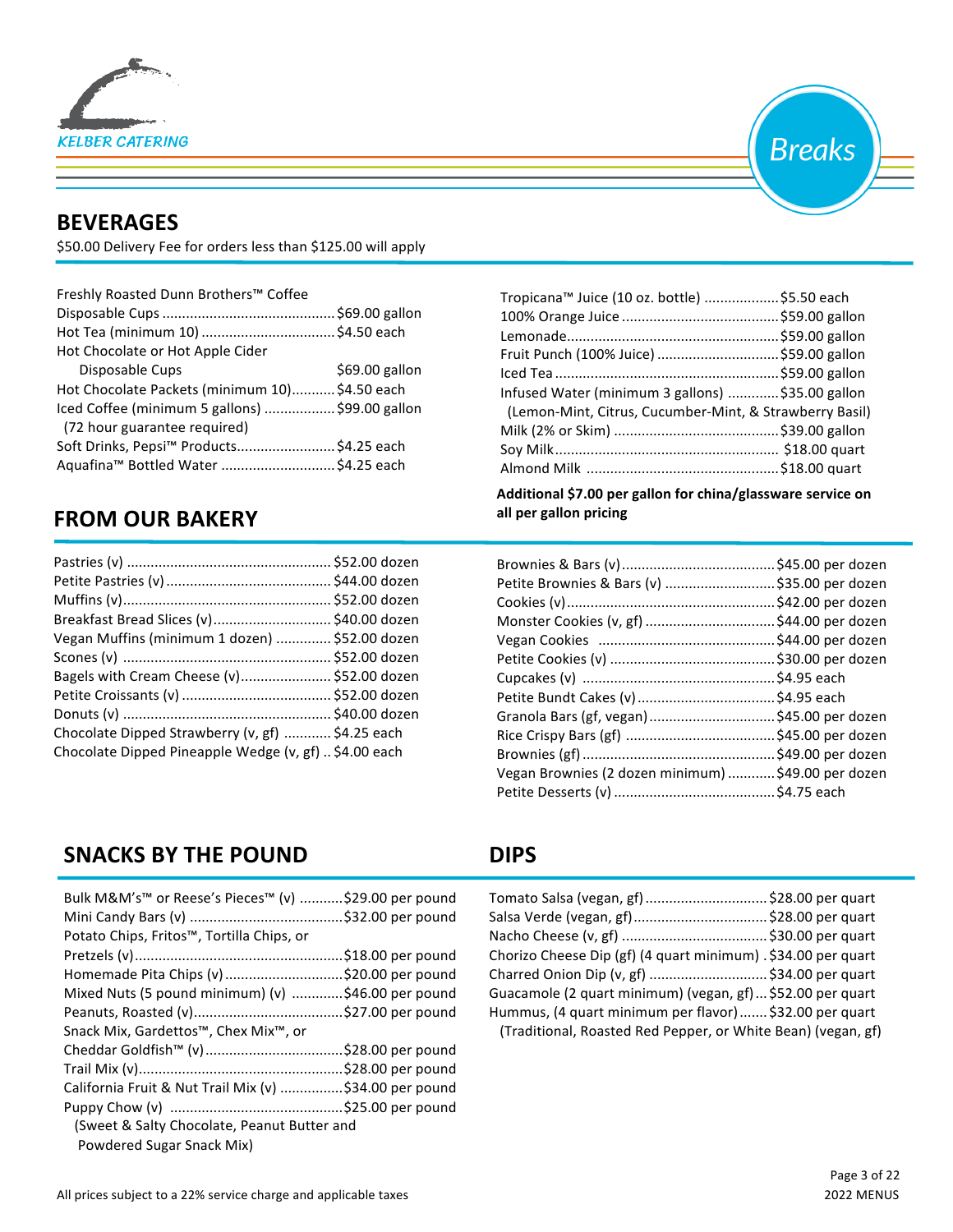



## **SNACKS ON THE GO** – 25 each minimum unless noted otherwise

#### *Items* are packaged, ready for grab & go

## **FROZEN TREATS**

## **TRAIL MIX BAR**

Packages below are per guest

#### **Build Your Own Trail Mix Bars**  (Minimum 50 per selection)

| M&M's™, Raisins, Cashews, Almonds, Dry Roasted Peanuts, Mini Pretzels                  |  |
|----------------------------------------------------------------------------------------|--|
| Roasted Almonds, Roasted Peanuts, Reese's Pieces™, M&M's™, Raisins, Mini Pretzels      |  |
| Dark Chocolate Drops, Craisins, Banana Chips, Cashews, Almonds, Peanuts, Mini Pretzels |  |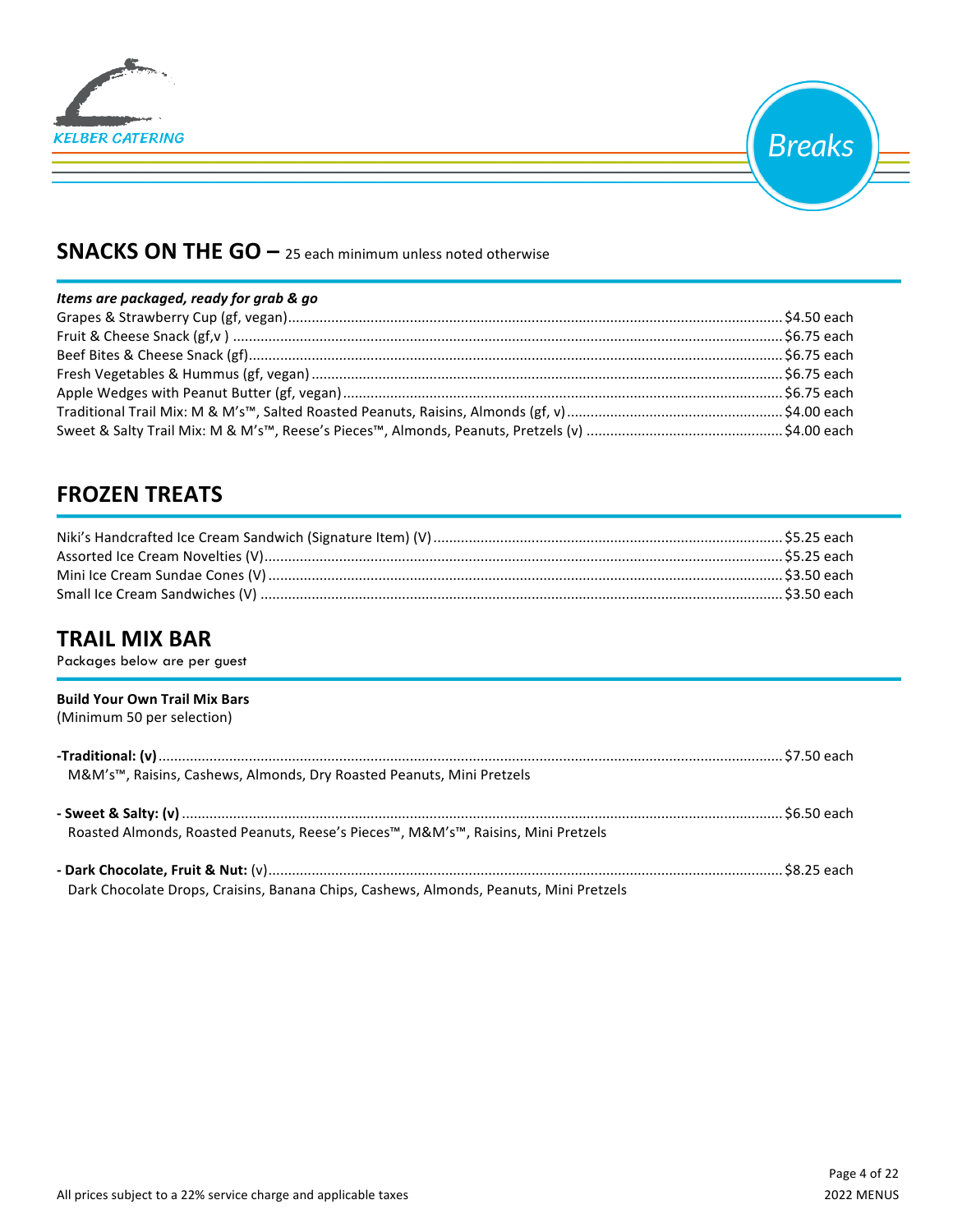



## **BREAK PACKAGES**

Packages are per guest

| (minimum 50) (v)                                                                                                                                              |  |
|---------------------------------------------------------------------------------------------------------------------------------------------------------------|--|
| Tortilla Chips with Nacho Cheese Sauce, Diced Tomatoes,<br>Onions, Sliced Olives, Salsa, Sour Cream, Guacamole                                                |  |
| Add Protein, Taco Beef or Chorizo Sausage. \$3.00                                                                                                             |  |
| (minimum 100) (v, gf)                                                                                                                                         |  |
| Vanilla Yogurt with Fresh Diced Pineapple, Sliced Strawberries,<br>Blueberries (in season), Mini Chocolate Chips, Honey Oat Granola                           |  |
|                                                                                                                                                               |  |
| (minimum 50) $(v, gf)$<br>Petite Granola Bars, String Cheese, Carrot & Celery Sticks<br>with Hummus, Mixed Nuts, Whole Bananas                                |  |
| (minimum 200) (v)<br>An assortment of Housemade Candies, Marshmallows,<br>French Macarons, Petite Cookies, Pâté de Fruit,<br><b>Chocolate Dipped Pretzels</b> |  |
| (minimum 100) (v)<br>Homemade Cobblers with Whipped Cream<br>(Apple, Cherry, Peach, or Strawberry-Rhubarb)                                                    |  |
| (minimum 100) (v)<br>Warm Cheese-filled Blintz with Whipped Cream & Sauces:<br>Spiced Nutella™, Mixed Berry                                                   |  |
| (minimum 200)<br>Apple Cinnamon, Cranberry Walnut, & Ginger Chocolate Cakes                                                                                   |  |

| (minimum 50)                                                                                                                                                                               |
|--------------------------------------------------------------------------------------------------------------------------------------------------------------------------------------------|
| Mixed Nuts, Cheddar and Co-Jack Cheeses, Beef Salami Bites,<br>Apple Wedges, Assorted Crackers                                                                                             |
| (minimum 100) (vegan)<br>Roasted Red Pepper Hummus, White Bean Hummus,<br>Carrot, Celery & Jicama Sticks, Cucumber Slices,<br>Homemade Pita Chips                                          |
| Roasted Red Pepper Hummus or White Bean Hummus<br>(minimum 25) (vegan)                                                                                                                     |
| (minimum 50) (v)<br>Tomato Bruschetta and Olive-Artichoke Bruschetta with<br><b>Baguette Toast</b>                                                                                         |
| (minimum 50) $(v)$<br>Guacamole, Black Bean-Edamame Salsa, Tomato Salsa,<br>Tortilla Chips, Crostinis                                                                                      |
| Dip It<br>(minimum 100) (v)<br>Potato Chips with Charred Onion Dip, Tortilla Chips with<br>Corn Elote Dip & Salsa, Fresh Vegetables with Basil Hummus                                      |
| (minimum 25) (v)<br>Assorted Mini Candy Bars, M&M's™, Dry Roasted Peanuts                                                                                                                  |
| Grab & Go Packaged Snacks (v) \$10.50<br>(minimum 50)<br>Assorted String Cheeses, Planters Peanuts™, Planters Chocolate<br>Trail Mix <sup>™</sup> . Cheez-Its™ (4 total pieces per person) |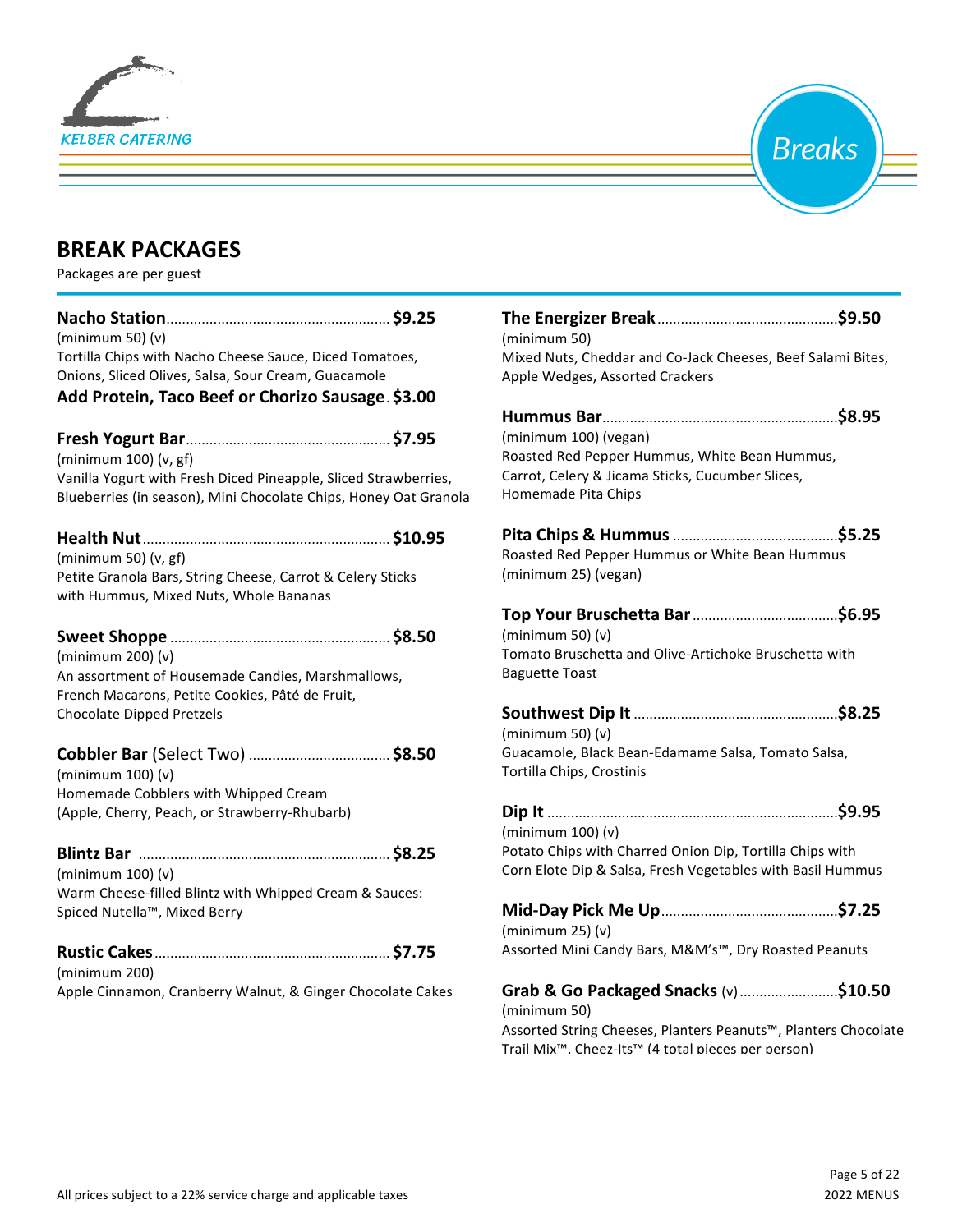





Choose one to accompany Lunch Entrée Selection

#### **Garden Goddess** (v, gf)

Lettuce Blend, Chopped Broccoli, Cauliflower, Carrot, & Petite Tomatoes, Green Goddess Dressing

#### **Caesar Pomodoro Salad**

Romaine, Shredded Asiago, Petite Heirloom Tomatoes, Seasoned Croutons, Caesar Dressing

#### **Vegan Caesar Salad** (vegan)

Romaine, Vegan Parmesan, Vegan Crouton, Housemade Dressing

#### **Midwest Salad** (v)

Lettuce Blend, Baby Greens & Kale, Roasted Tomato Wedges, Cheese Curds, Seasoned Croutons, Italian Dressing

#### **Roasted Vegetable Salad** (v, gf)

Roasted Cauliflower, Carrots, & Purple Onions, Lettuce Blend, Lemon Tahini Dressing

#### **Heirloom Caprese Salad** (v)

Mixed Greens, Carrot Shreds, Heirloom Tomatoes, Perlini Mozzarella, Seasoned Croutons, Italian Vinaigrette

## **LUNCH MEDLEYS**

**Sun-Flower Salad** (vegan, gf)

Romaine & Baby Lettuce Greens, Carrot Shreds, Cauliflower, Roma Tomatoes, Sunflower Seeds, Agave-Balsamic Vinaigrette

Lunch

#### **Uptown Salad** (v, gf)

Mixed Romaine, Spinach & Iceberg, Diced Cucumbers & Tomatoes, White Cheddar, Spiced Walnuts, Honey-Sesame Vinaigrette

#### **House Salad** (v)

Romaine & Baby Lettuce Greens, Grape Tomatoes, Cucumbers, Shaved Parmesan Cheese, Seasoned Croutons, Champagne Vinaigrette

#### **Asian Salad** (v)

Romaine, Carrot, Purple Cabbage, Napa Shreds, Red Peppers, Mandarin Oranges, Crispy Wontons, Sesame-Ginger Miso Dressing

#### **Fiesta Salad** (v,gf)

Romaine, Purple Cabbage, Pickled Onions, Radish, Black Beans, Cojita Cheese, Petite Heirloom Tomatoes, Crispy Tortilla Strips Chili Lime Vinaigrette

Includes a Lunch Beginning, our Freshly Roasted Dunn Brothers Coffee, Hot Tea

#### **Chicken Bella & Spinach Tortelloni**......................**\$25.95**

Grilled Chicken Breast on Spinach & Roasted Garlic Tortelloni with Lemon White Cheddar Cream Sauce, Assorted Breadsticks

#### **Chicken Pot Pie**...........................................................**\$22.95**

Housemade Stew of Sautéed Chicken & Vegetables finished with a Flaky Pastry Crust, Assorted Breadsticks

#### **Florentine Chicken Wellington**..............................**\$22.95**

Flaky Puff Pastry filled with a Chicken Breast, Spinach, Apples and Cheddar Cheese, Assorted Rolls

#### **Grilled Chicken & Butternut Squash Risotto** ....**\$22.95**

Arborio Rice simmered with Butternut Squash, Sage, & Parmesan Cheese, with Grilled Chicken Breast, Assorted Rolls **Southwest Beef Pot Pie**........................................... **\$25.95** Housemade Stew of Southwest Sautéed Beef Tips with Peppers, Onions, Corn & Black Beans finished with our Flaky Crust, Corn Muffins

**Braised Beef Ravioli** ..................................................**\$28.95** Tender Steak Braised in Red Wine blended with Asiago & Parmesan cheese wrapped in Egg Pasta, served with our Niçoise Wine Sauce, Petite Green Beans, Assorted Rolls

**Vegan Ratatouille En Croute** ................................. **\$25.95** Vegan Sun-Flower Salad with Agave Balsamic Vinaigrette, A Blend of Fresh Zucchini, Eggplant, Tomatoes, Peppers, Onion, Garlic Herbs simmered & baked under Flakey Puff Pastry, Herbed Vegan Roll with Margarine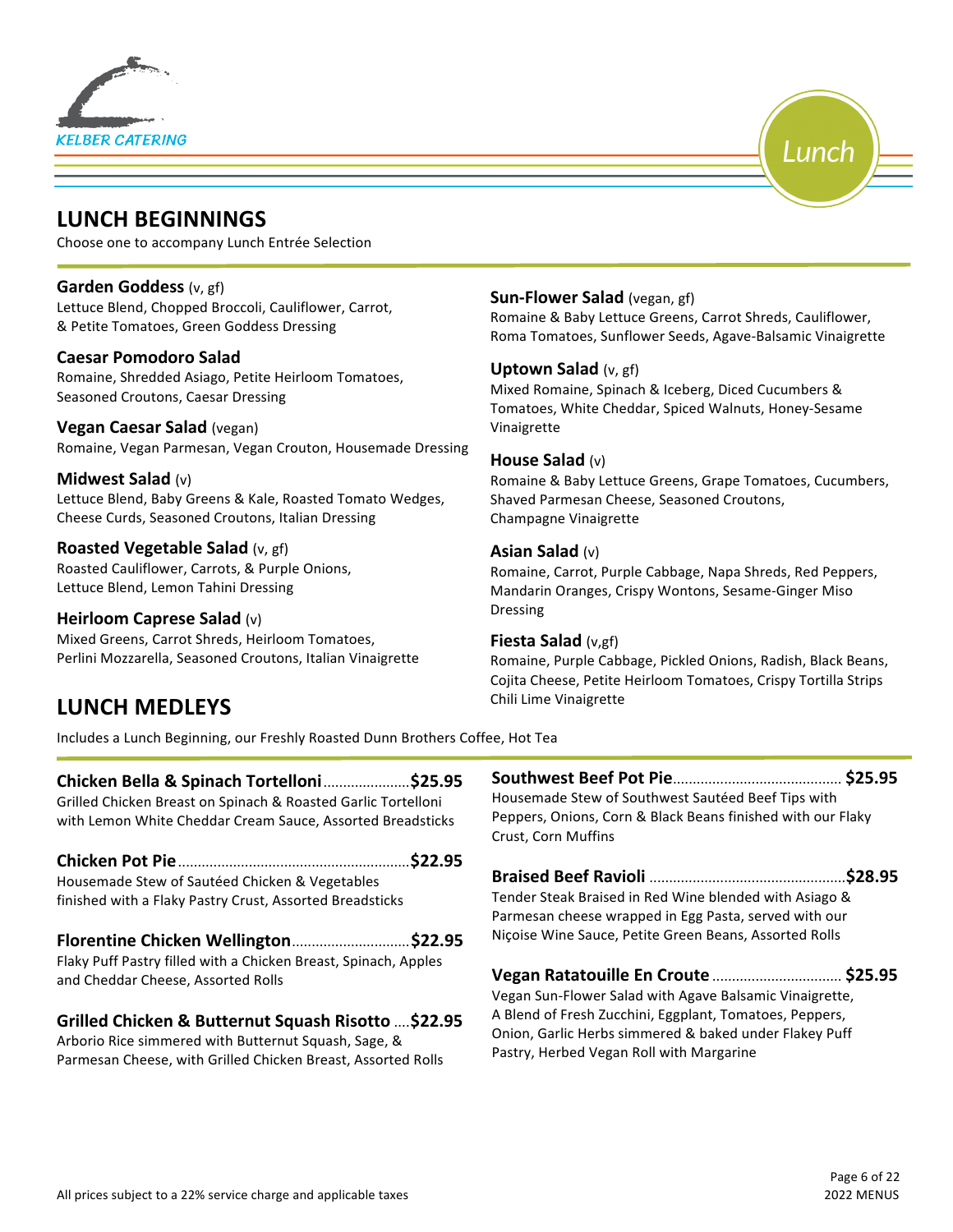



## **LUNCH ENTREES**

Includes a Lunch Beginning, our Freshly Roasted Dunn Brothers Coffee, Hot Tea & Freshly Baked Bread Basket

**Basil-Thai Chicken**....................................................**\$24.50** Chicken Breast seared with Fresh Basil, Thai Chilies in a fragrant Oyster Sauce, Jasmine Rice, Stir-Fry Fresh Vegetables

**Katsu Chicken**............................................................**\$27.95** Panko-Breaded Chicken Breast baked and topped with an Asian Katsu Sauce, Spinach & Sundried Tomato Quinoa, Housemade Pickles

**Black Garlic Chicken** (gf) .........................................**\$25.95** Balsamic Maple Marinated Boneless Chicken Breast with Black Garlic Cream Sauce, Roasted Red Skin Potatoes, Julienne Vegetable Trio with Petite Green Beans

#### **Cilantro Lime Chicken**.............................................**\$27.95**

Sautéed Chicken Breast topped with Cilantro-Lime Cream Sauce, Herbed Wild Rice, Fresh Broccoli, Cauliflower & Carrots

**Italian Meatballs**......................................................**\$27.50** Italian Beef Meatballs served with Three Cheese Ravioli, Marinara Sauce, Grated Parmesan Cheese, Petite Green Beans

#### **Buttermilk Chicken**..................................................**\$26.50** Buttermilk Sautéed Chicken Breast with Country Gravy, Housemade Three Cheese Mac, Fresh Vegetable Medley

| Herb Marinated Pork Chop (gf)\$29.95              |  |
|---------------------------------------------------|--|
| Grilled Pork Chop with a Bourbon-Peach Chutney,   |  |
| Parsley Buttered New Potatoes, Petite Green Beans |  |

| Sautéed Chicken Breast with Sweet Thai Cream Sauce, |  |
|-----------------------------------------------------|--|
| Jasmine Rice Pilaf, Seasonal Vegetable Blend        |  |

**Southwest Stuffed Chicken** ..................................**\$26.95**

Chicken Breast with a Cornbread Stuffing topped with Shishito Salsa Verde and Cotija Cheese, Black Bean Cake **Classic Meatloaf** (gf) ...................................................**\$24.95** Individual Housemade Meatloaf with Tomato Glaze, Mascarpone Mashed Potatoes, Buttered Corn

**Southwestern Flank Steak** (gf) ................................**\$35.95** Thinly Sliced Memphis Rubbed Flank Steak with Chile Corn Salsa, Sour Cream & Green Onion Mashed Potatoes, Green Beans with Julienned Carrots

| Italian Herb & Panko-Breaded Chicken Breast with          |  |
|-----------------------------------------------------------|--|
| Provolone Cheese served atop Marinara Sauce,              |  |
| Spinach-Roasted Garlic Tortelloni, Chef's Vegetable Blend |  |

**Jamaican Chicken**........................................................**\$27.95** Jerk Seasoned Chicken Breast with BBQ Sauce, Roasted Potato Medley, Petite Green Beans with Red Peppers

**Chicken Makhani** (gf)..................................................**\$30.95** Chicken Breast marinated in Seasoned Yogurt, Lemon, Shallots & Ginger finished with Butter and Cream, served over Turmeric Rice with Roasted Vegetables and Grilled Naan (not gf) (no bread basket)

**Vegan Meatballs Italiano** .........................................**\$22.95** Vegan Caesar Salad, Homemade Vegan Meatballs with Marinara Over Steamed Spaghetti Pasta, Fresh Vegetable, Vegan Parmesan, Vegan Bread with Margarine

**Vegan Fried Chickett**..................................................**\$26.95** Vegan Sun-Flower Salad with Agave Balsamic Vinaigrette, Our Hand-Breaded and Fried Vegan Chicken, Butternut Squash Risotto, Fresh Petite Green Beans, Roasted Garlic Rustic Bread with Margarine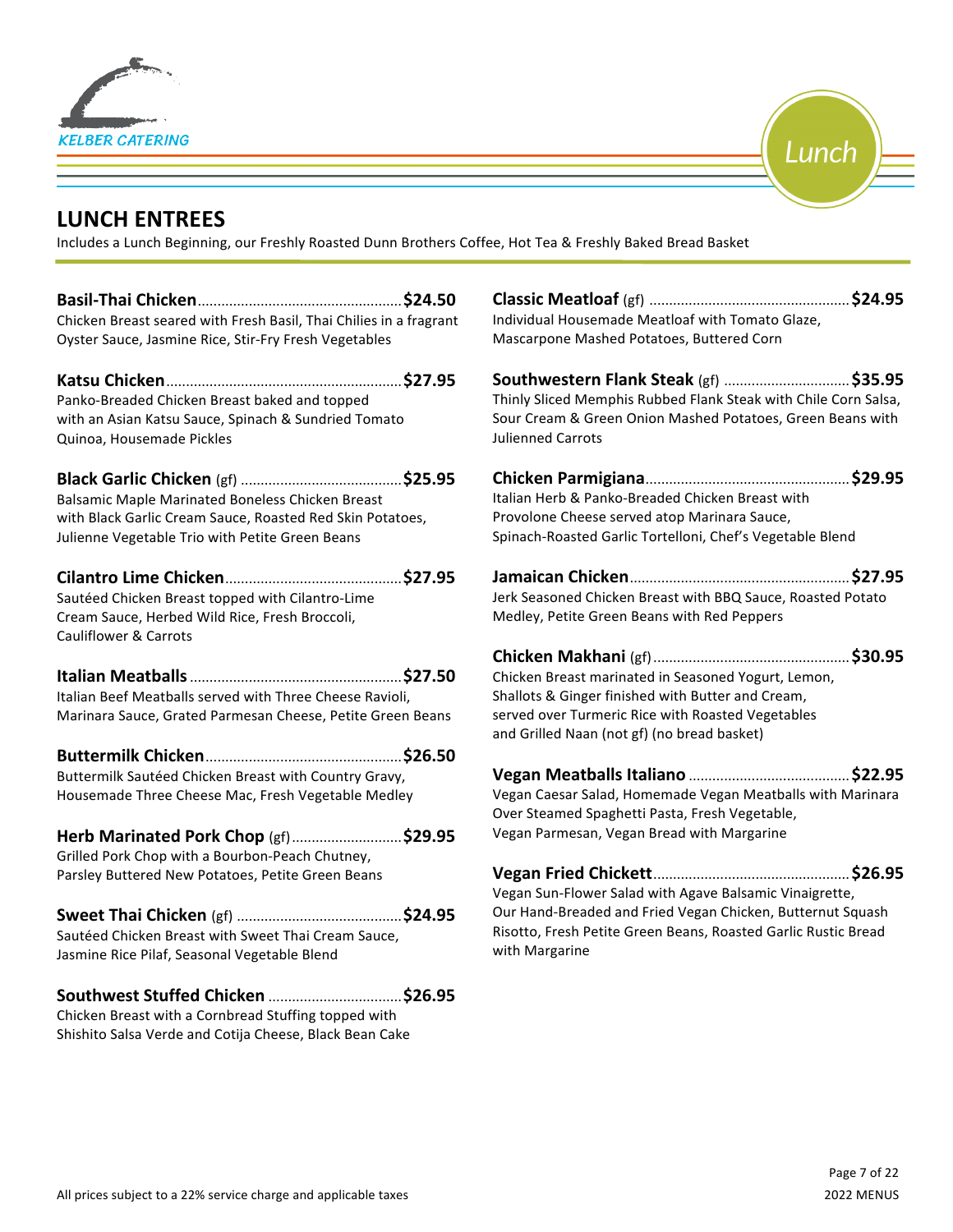



## **SALAD ENTREES**

Includes our Freshly Roasted Dunn Brothers Coffee, Hot Tea & Freshly Baked Bread

| <b>Greek Salad</b><br>Hearts of Romaine & Iceberg Lettuce, Petite Tomatoes, Cucumbers, Onion, Feta Crumbles, Kalamata Olives,                        |  |
|------------------------------------------------------------------------------------------------------------------------------------------------------|--|
| Pepperoncini, Greek Oregano Vinaigrette, Pita Chips with Hummus (no bread basket)                                                                    |  |
|                                                                                                                                                      |  |
|                                                                                                                                                      |  |
|                                                                                                                                                      |  |
| <b>KCI Signature Salad (gf)</b>                                                                                                                      |  |
| Baby Lettuce Greens & Hearts of Romaine, Roasted Potatoes, Petite Green Beans, Amablu Cheese and Fresh Chives,<br>Molasses Balsamic Vinaigrette      |  |
|                                                                                                                                                      |  |
|                                                                                                                                                      |  |
|                                                                                                                                                      |  |
|                                                                                                                                                      |  |
| Apple Walnut Salad (gf)                                                                                                                              |  |
| Mixed Greens, Seasonal Apple Matchsticks, Toasted Walnuts, Craisins, Crumbled Stilton Cheese, Apple Cider Vinaigrette                                |  |
|                                                                                                                                                      |  |
|                                                                                                                                                      |  |
| <b>Southwest Salad (gf)</b>                                                                                                                          |  |
| Romaine & Iceberg Lettuces, Black Bean Pico, Shredded Cheddar Cheese, Ripe Olives, Seasoned Crispy Tortilla Strips,<br>Chipotle Salsa Ranch Dressing |  |
|                                                                                                                                                      |  |
|                                                                                                                                                      |  |
|                                                                                                                                                      |  |
|                                                                                                                                                      |  |
| Asian Salad (gf)                                                                                                                                     |  |
| Romaine with Carrot, Napa & Purple Cabbages, Water Chestnuts, Red Peppers, Mandarin Orange Segments,                                                 |  |
| Shitake Mushrooms, Sesame-Ginger Miso Dressing, Rustic Breads                                                                                        |  |
|                                                                                                                                                      |  |
|                                                                                                                                                      |  |
|                                                                                                                                                      |  |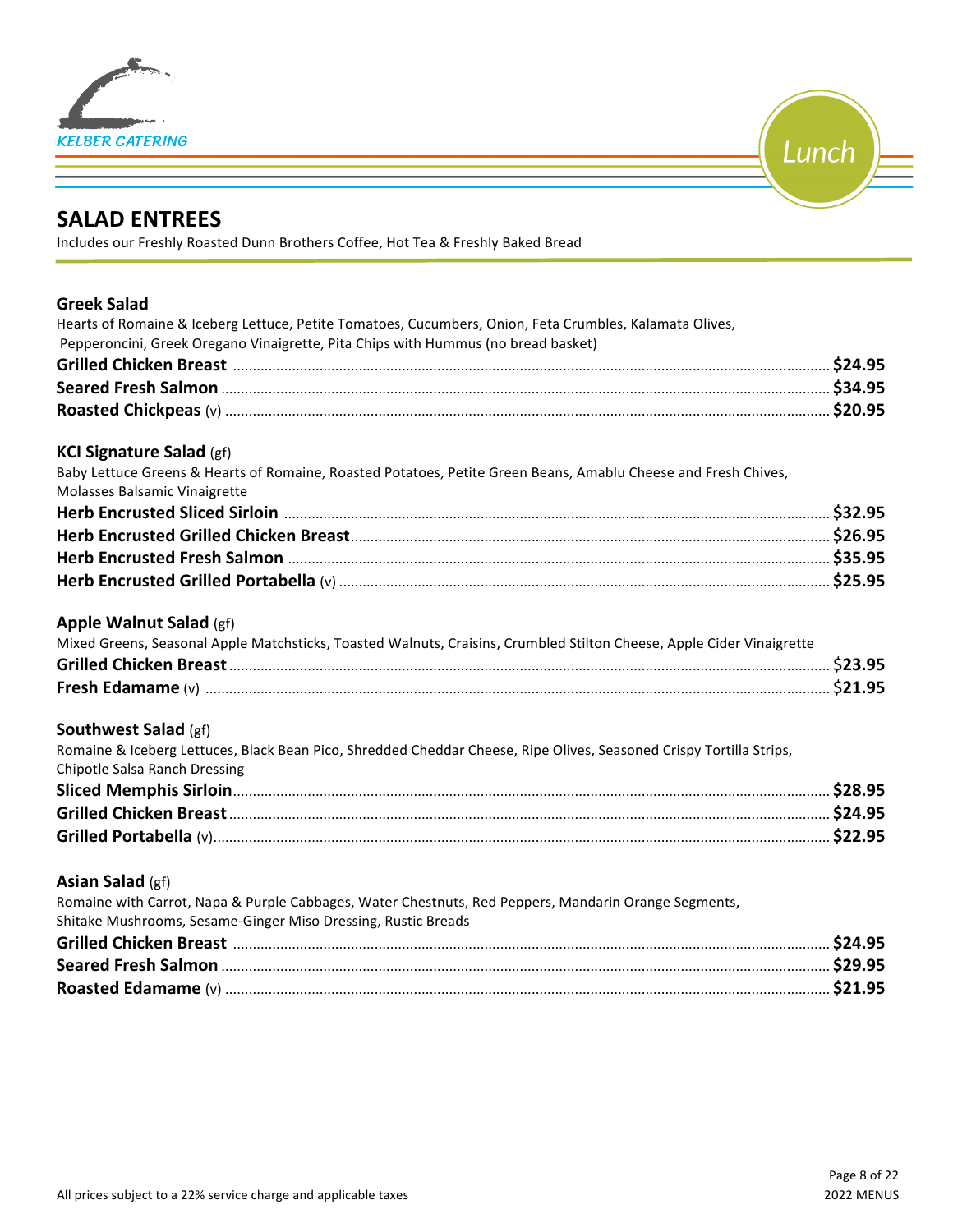



## **LUNCH BUFFET**

Includes our Freshly Roasted Dunn Brothers Coffee & Hot Tea 50 guest minimum required

| Asian Chopped Salad, Honey Dijon & Sesame Ginger Dressings, Ramen Noodle Bar: Ginger & Garlic Vegetable Broth with<br>Steamed Ramen, Selection of Carrots, Scallions, Bean Sprouts, Sautéed Shiitakes, Spinach, Diced Chicken Breast,<br>Fresh Edamame, Soy Sauce & Sriracha, Deli Turkey Bánh Mì Sandwich with Carrot Slaw, Cucumbers, Sriracha Aioli on<br>Ciabatta, Watermelon, Pineapple & Cantaloupe                                                           |         |
|---------------------------------------------------------------------------------------------------------------------------------------------------------------------------------------------------------------------------------------------------------------------------------------------------------------------------------------------------------------------------------------------------------------------------------------------------------------------|---------|
|                                                                                                                                                                                                                                                                                                                                                                                                                                                                     |         |
| Marinated Chicken, Southwest Jackfruit, Cilantro-Lime Rice, Black Beans with Corn, Pinto Beans, Sautéed Onions &<br>Peppers, Cheddar & Cotija Cheeses, Lettuce, Fresh Pico, Diced Jalapeños, Salsa, Roasted Pepitos, House Made<br>Tortilla Chips, Chili Lime Vinaigrette                                                                                                                                                                                           | \$28.95 |
|                                                                                                                                                                                                                                                                                                                                                                                                                                                                     |         |
| Tomato Basil Soup, Oyster Crackers, Mixed Greens, Warm Hickory-Molasses Seasoned Chicken Breast, Grilled Portabella,<br>Heirloom Tomatoes, Roasted Toppings: Asparagus, Potato Medley, Red Peppers, Chickpeas, Crumbled Amablu Cheese,<br>Shredded Parmesan, Sunflower Seeds, Seasoned Croutons, Molasses-Balsamic Vinaigrette and Buttermilk Ranch Dressing,<br><b>Assorted Breadsticks</b>                                                                        |         |
|                                                                                                                                                                                                                                                                                                                                                                                                                                                                     | \$30.95 |
| Creamy Cole Slaw, Fresh Watermelon, Cantaloupe, Pineapple Display, Baked Beans, Hamburgers, Grilled Chicken Breasts,<br>Vegan Beyond Burgers, Sliced Cheddar & Swiss Cheeses, Tomatoes, Onion, Lettuce, Hamburger Buns, Potato Chips<br>with Charred Onion Dip, BBQ Sauce and Condiments                                                                                                                                                                            |         |
|                                                                                                                                                                                                                                                                                                                                                                                                                                                                     |         |
| Levantine Salad with Greek Vinaigrette, Pita Chips with Traditional & Roasted Red Pepper Hummus, Chicken Shwarma,<br>Lamb & Beef Gyro Meat, Falafel, Braised Red Cabbage, Pickled Onions, Cucumbers, Tzatziki Sauce, Tomatoes,<br>Crisp Lettuce, Naan Bread                                                                                                                                                                                                         |         |
|                                                                                                                                                                                                                                                                                                                                                                                                                                                                     |         |
| Top Your Caesar Salad, Penne Pasta, Italian Sausage, Beef Meatballs, Eggplant Parmesan, Marinara & Alfredo Sauces,<br>Petite Green Beans with Red Peppers, Parmesan Cheese, Assorted Breadsticks                                                                                                                                                                                                                                                                    |         |
|                                                                                                                                                                                                                                                                                                                                                                                                                                                                     |         |
| Shredded Chicken Carnitas, Barbacoa Beef, Black Beans, Cilantro Rice, Taqueria Slaw, Pico de Gallo, Tomato Salsa,<br>Sour Crema, Guacamole, Cotija & Cheddar Cheeses, Flour Tortillas, Crisp Corn Shells, Tri-Color Tortilla Chips, Jalapeños<br>Nacho Cheese Sauce                                                                                                                                                                                                 |         |
|                                                                                                                                                                                                                                                                                                                                                                                                                                                                     | \$34.95 |
| Salsa Ranch Salad, Chipotle Ranch Dressing, BBQ Beef, Buttermilk Fried Chicken Breast, Petite Black Bean Pot Pie,<br>Mac and Cheese, Corn Succotash, Sliced Dinner Rolls, Corn Muffins                                                                                                                                                                                                                                                                              |         |
|                                                                                                                                                                                                                                                                                                                                                                                                                                                                     | \$30.95 |
| Garden Vegetable Soup, Oyster Crackers, Power Salad Bar: Torn Romaine, Baby Spinach, Shredded Kale, Baby Greens,<br>Grilled Chicken Breast, Roasted Garbanzo Beans, Quinoa, Matchstick Carrots & Red Peppers, Petite Tomatoes, Cucumbers,<br>Sliced Olives, Roasted Medley Potatoes, Cheddar, Parmesan, Sunflower Seeds, Croutons, Honey French, Ranch,<br>Molasses Balsamic, & Caesar Dressing, Fresh Strawberry, Pineapple & Grapes Platter, Assorted Breadsticks |         |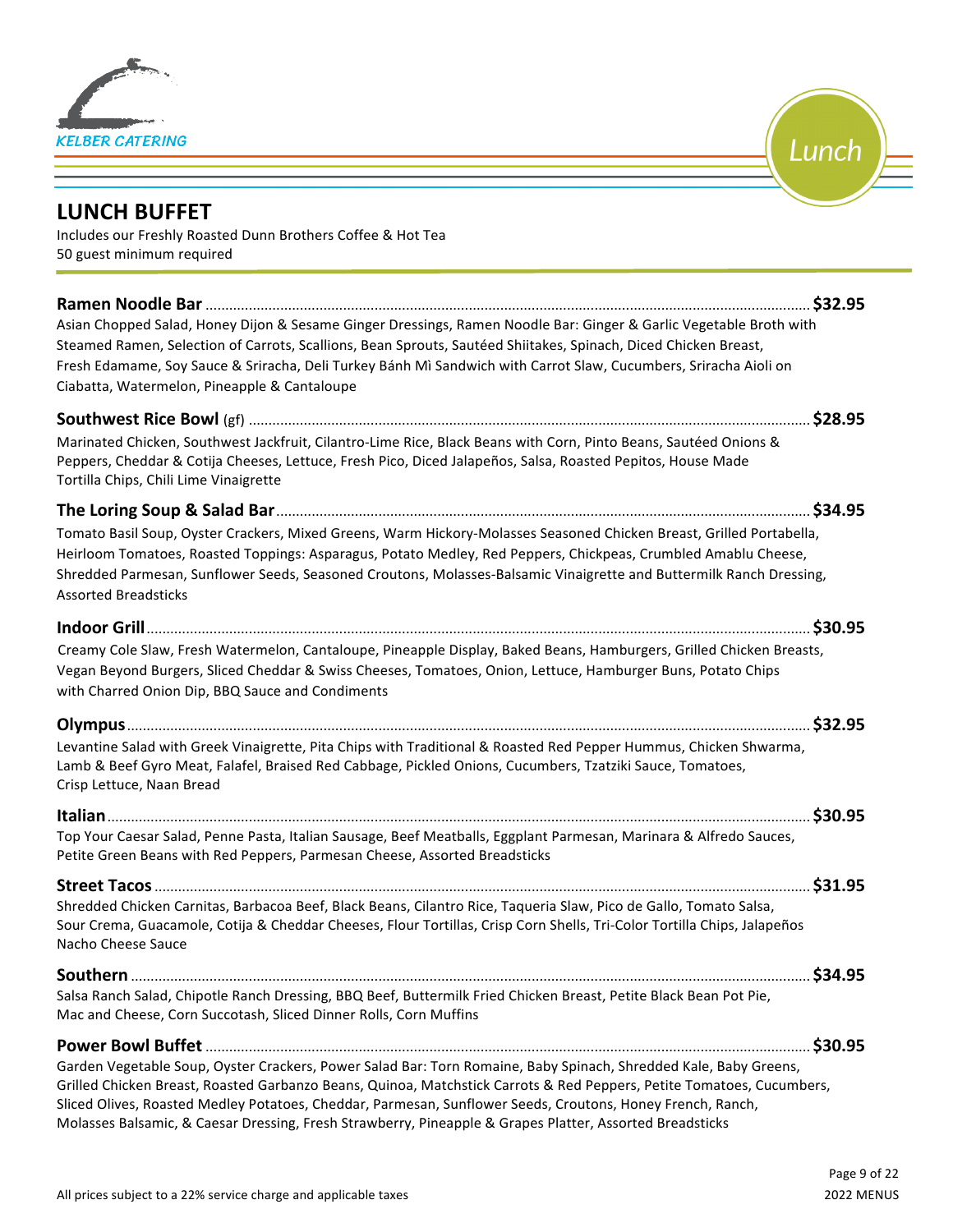

## **LUNCH DELI BUFFET AND RESOLUTION HOT LUNCH BUFFET**

**Craft Your Own Craft Your Own** Includes Freshly Roasted Dunn Brothers Coffee & Hot Tea

#### **\$25.95 PER GUEST** (100 quest minimum required)

#### **CHOOSE SANDWICH STYLE:**

#### **DELI PLATTER:**

Deli Sliced Roast Turkey, Applewood Ham, Natural Roast Beef, Vegan Chickpea Salad, Lettuce, Tomatoes, Cheddar & Provolone Cheeses, Petite Rolls & Condiments

#### **OR**

#### **WEDGE & WRAP:** Select Three Sandwiches

Focaccia Wedges: Roast Chicken Caesar, Ham & Swiss, Turkey-Pesto Provolone or Roasted Veggie Wraps: Chicken Bacon Ranch, Duo Turkey-Honey Dijon, or Tuscany Vegan

#### **SALAD: Select Two**

Sun-Flower Salad Platter (vegan, gf) Craisin Rice Trio Salad (vegan, gf) Tri Color Power Slaw (vegan, gf) Fresh Garden Pasta Salad (vegan) Butternut Squash Quinoa (vegan)

#### **CHIPS & DIPS:** Select One

Ripple Potato Chips & Charred Onion Dip (v, gf) Crispy Naan Dippers with Red Pepper Hummus (v) Pita Wedges with Hummus (vegan) Tortilla Chips with Warm Elote Dip (v, gf) Tortilla Chips with Salsa (vegan, gf)

#### **ALA CARTE ADDITIONS** serves approximately 50 guest

| Fresh Vegetable Crudites with Spinach Dip \$265.00 |  |
|----------------------------------------------------|--|
|                                                    |  |

#### **Homemade Soups**..........................................................**\$4.95**

Wild Rice (v, gf) Tomato-Basil (v, gf) Minestrone (vegan) Beer Cheese (v) Corn Chowder (v, gf) Chicken Noodle Vegetable Beef (gf) Ham & Cheddar (gf) Curry Chicken Vegetable (gf)

Includes Freshly Roasted Dunn Brothers Coffee & Hot Tea

### **TWO ENTRÉE** \$29.95 PER GUEST (50 guest minimum)

Lunch

#### THREE ENTRÉE \$33.95 PER GUEST (100 guest minimum)

#### **SALAD:** Select Two

Caesar Pomodoro Apple Cranberry Cole Slaw (gf) Fresh Garden Pasta Salad (vegan) House Salad with Champagne Vinaigrette (v) Sun-Flower Salad Platter (vegan, gf)

#### **ENTREE:**

Chicken Mornay Chicken Paprikash with Egg Noodles Chicken Dijon Chicken Pot Pie (buffet size) Swedish Beef-Wild Rice Meatballs Meatloaf with Tomato Glaze (gf) Vegan Meatloaf (vegan, gf) Portabella Paprikash with Egg Noodles (v) Cilantro Lime Chicken (gf) Sweet Thai Chicken (gf) Citrus Glazed Chicken (gf) Buttermilk Fried Chicken with Country Gravy Eggplant Parmesan (v) Fried Vegan Chicken (vegan)

#### **VEGETABLES:** Select One

Broccoli, Cauliflower & Carrots (v, gf) Petite Green Beans (v, gf) Sliced Carrots (v, gf) Buttered Corn (v, gf) Green Bean Casserole (v) Broccoli Florets (v, gf)

#### **STARCH:** Select One

Oven Roasted New Potatoes (vegan, gf) White Cheddar Au Gratin (v, gf) Parmesan Orzo (v) Jasmine Garden Pilaf (vegan, gf) Mashed Potato with Gravy (v, gf) Old Fashioned Mac & Cheese (v) Cilantro Herb Wild Rice (v)

#### **BREAD BASKET:** Select One

Parkerhouse Rolls, Breadsticks, or Rustic Breads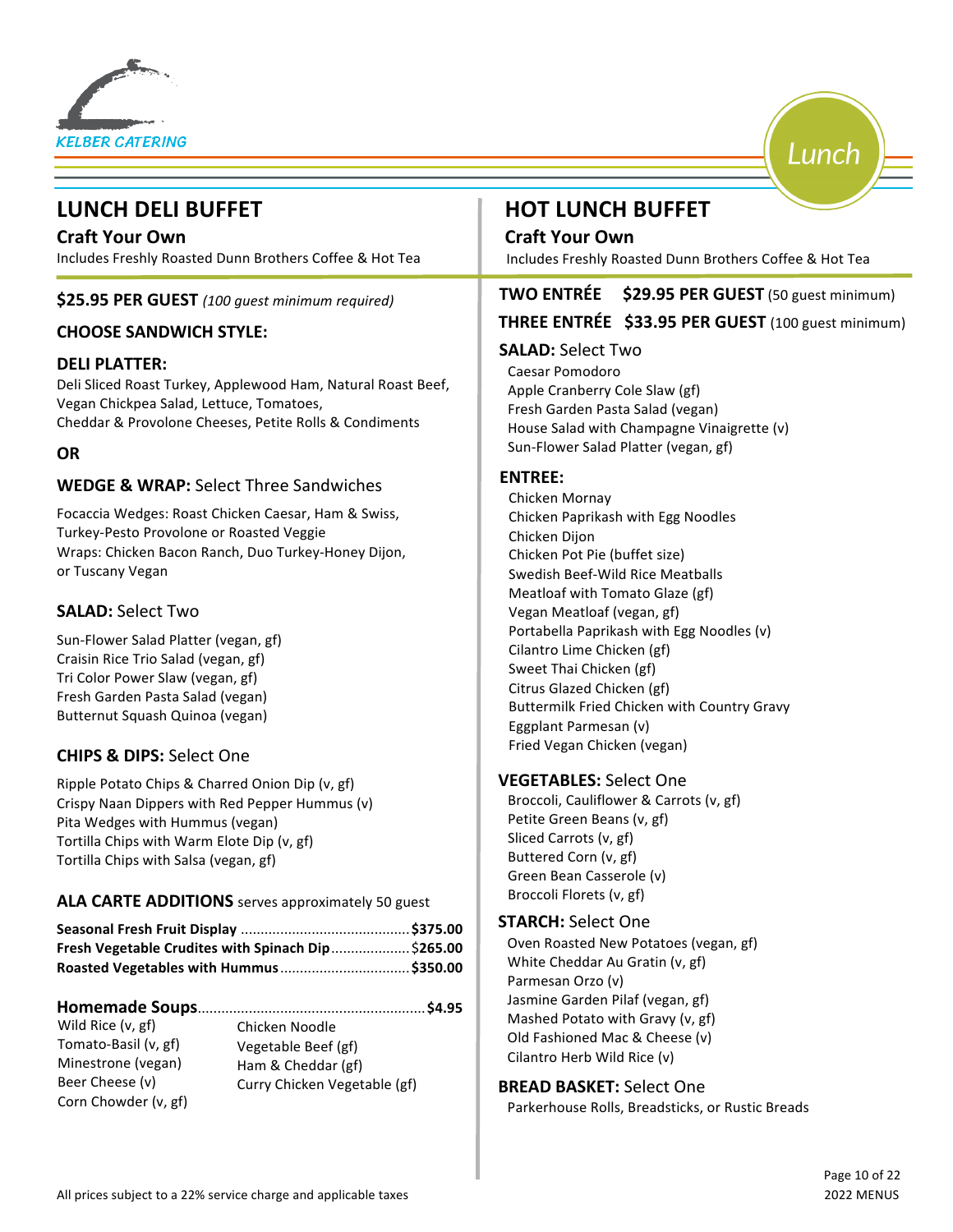

## **BOXED LUNCHES**

*Minimum order Ten per Variety, Four Variety Limit.*

#### **All-In-Ones**.................................................................................................................................. **\$23.95**

#### **Wedge Sandwiches with Variety of Petite Accompaniments:**

1oz Bag Potato Chips, Petite Side Salad\* (Choice), Grape Cup, Petite Cookie Canned Soda or Bottled Water (1 per person, 50% of each unless otherwise indicated)

#### **Roasted Chicken Caesar Wedge**

Deli-Roasted Chicken, Romaine, Caesar Cream Cheese, Asiago Focaccia

#### **Triple Turkey Wedge**

Smoked Turkey, Deli Roasted, Smoked, & Maple Turkey, Lettuce, Italian Aioli, Caramelized Onion Egg Focaccia

#### **Smoked Turkey-Honey Dijon Wedge**

Smoked Turkey, Honey-Dijon Cream Cheese, Lettuce, Marble Pumpernickel Focaccia

**Turkey-Provolone Wedge** Turkey Breast, Pesto, Lettuce, Whole Grain Focaccia

**Ham & Swiss Wedge** Smoked Ham, Mustard Aioli, Lettuce, Egg Focaccia

#### **Roasted Veggies Wedge** (vegan)

Roasted Vegetables, Hummus, Lettuce, Rosemary Red Pepper Focaccia

**\*Petite Side Salad** *Select one per event***:** Apple Cranberry Slaw (vegan, gf), Basil Penne Pasta (v), or Butternut Quinoa Salad (vegan)

#### **Kelber Lunch Bag**  ....................................................................................................................... **\$24.50**

*Choice of Sandwich or Petite Entrée Salad, Side, Dessert & Beverage (12oz Soda or Water)* 

#### **Sandwiches/ Entrée Salad:**

Chicken Apple Waldorf (Whole Wheat Focaccia Wedge) Roast Beef & Provolone (Caramelized Onion Focaccia Wedge) Bourbon Mustard & Ham (Pumpernickel Bun) Southwest Chicken (Pepper Jack Bun) Smoked Turkey Kale Pesto (Wheat Bun) Duo Turkey Wrap Tuscany Vegan Wrap (v) Basil Chicken Salad Croissant Chickpea Salad Croissant (v) Turkey Chef Salad (gf) Veggie Chef Salad (v, gf) Vegan Chickpea Salad Lettuce Wrap (vegan, gf)

#### **Sides:** (Select one)

Corn & Edamame Salad (v, gf) Classic Potato Salad (v, gf) Craisin Rice Trio Salad (v, gf) Fresh Garden Pasta Salad (vegan) Mixed Grapes (vegan, gf) Tri-Color Power Slaw (vegan, gf) Food Should Taste Good Chips (v, gf) Assorted Old Dutch Chips 1.5oz (v) Duo Potato & Bacon Salad 

#### **Dessert:** (Select one)

Crispy Rice Bar (gf) Fudgy Brownie (v) Cookie (v) Granola Bar (gf, vegan) Mixed Grapes (gf, vegan) Lunch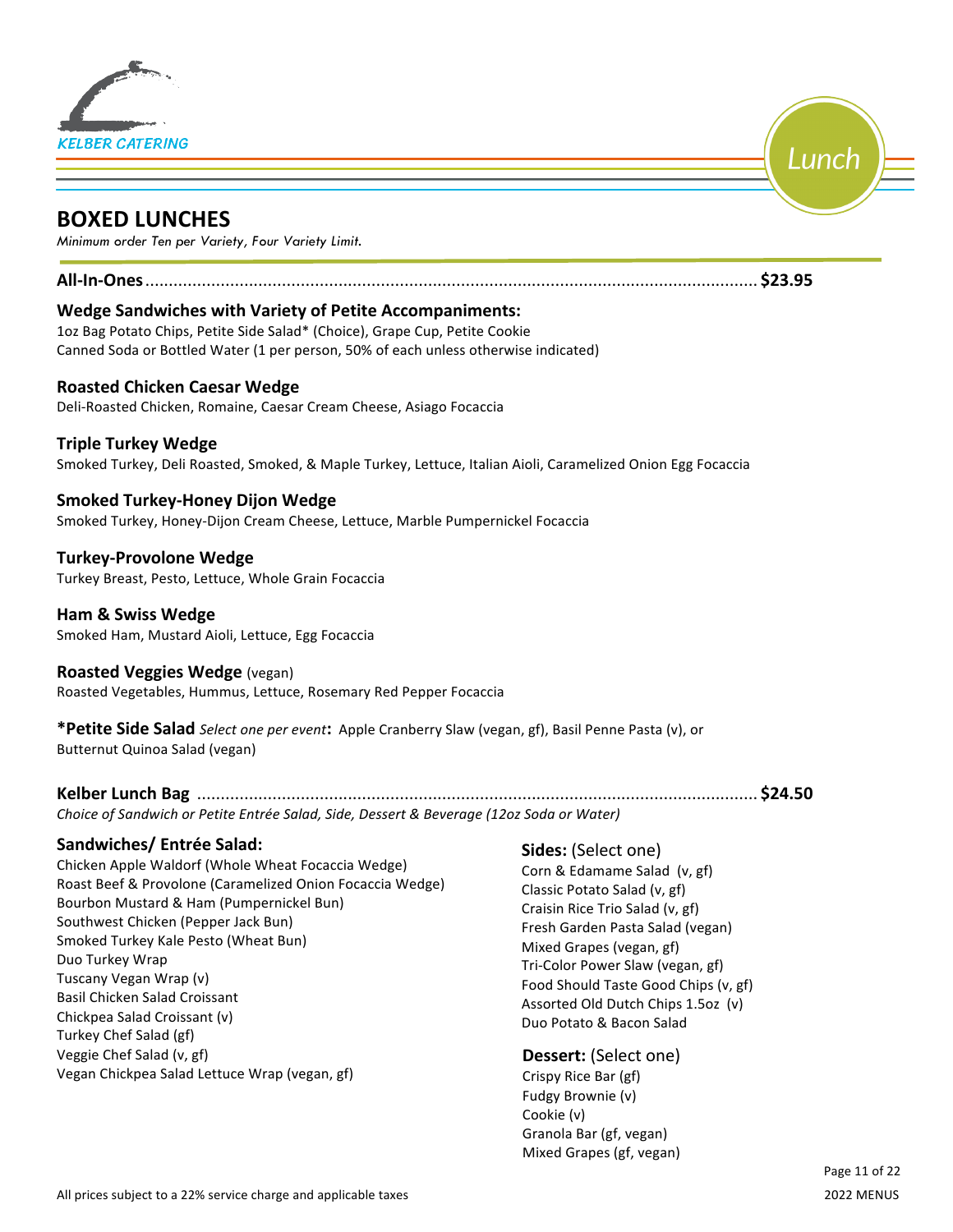

**Dessert** 

## **SWEET ENDINGS**

| Devil's Food Cake alternated with a Caramel-Chocolate Mousse, finished with Chantilly Cream                                                                                    |  |
|--------------------------------------------------------------------------------------------------------------------------------------------------------------------------------|--|
| Cardamom Cake layered with Chai Mousse and Coffee Cream, finished with Chocolate Streusel, Chocolate Ganache                                                                   |  |
| Layers of Fudgy Chocolate Cake, Dark Chocolate Ganache and Chocolate Crumbs, with a Raspberry Sauce & Raspberries                                                              |  |
| Vanilla Bean Cheesecake baked atop a Fudgy Brownie Base, with Dark Chocolate Whipped Cream & Chocolate Sauce                                                                   |  |
| Decadent Dark Chocolate Cake blended with Toffee Bits baked on a Chocolate Crust finished with Whipped Cream                                                                   |  |
| Layers of Milk Chocolate Peanut Crunch, Peanut Butter Cake, Raspberry Jam & Strawberry Mousse finished with Toasted<br>Peanuts, Peanut Butter Cream, and Strawberry Sauce      |  |
| Lemon-Blueberry Cake, Blueberry Curd, Lemon Cheesecake Mousse Layers, Toasted Vanilla Meringue & Blueberry Sauce                                                               |  |
| Layers of Graham Cake, Milk Chocolate Mousse, and Dark Chocolate Ganache finished with Toasted Marshmallow Meringue<br>and Cinnamon Graham Streusel                            |  |
| Key Lime Curd layered with Graham Cracker Crumbs, Toasted Coconut, finished with Whipped Cream & Passion Fruit Coulis                                                          |  |
| An Italian Classic, layers of Silky Mascarpone & Sponge Cake soaked in Coffee & Rum Syrup, Cocoa dusted & Chocolate Sauce                                                      |  |
| Lemon Rosemary Cake layered with Lemon Cream & Chevre Cheesecake Mousse, with a Buttery Streusel Finish,<br>Candied Pine Nuts & Blackberry Sauce                               |  |
| Layers of Flourless Chocolate Cake & Chocolate-Raspberry Ganache, finished with Dark Chocolate Cream & Raspberry Coulis                                                        |  |
| New York Vanilla Cheesecake with Raspberry Jam, baked on a Graham Crust served with Raspberry Coulis & Whipped Cream                                                           |  |
| Layers of Caramel and Chocolate Cake, Coconut-Pecan Filling, and Milk Chocolate Mousse, finished with Dark Chocolate<br>Ganache, Candied Pecans, and Chocolate Sauce           |  |
| Petite Tart of Chocolate Genache, Salted Caramel, & Milk Chocolate Cream, paired with our moist Olive Oil Cake Finished<br>with White Chocolate Chantilly & Strawberry Garnish |  |
| Petite Flourless Chocolate Cake layered with Chocolate Raspberry Ganache & Dark Chocolate Cream paired with<br>Petite Creamy Vanilla Cheesecake                                |  |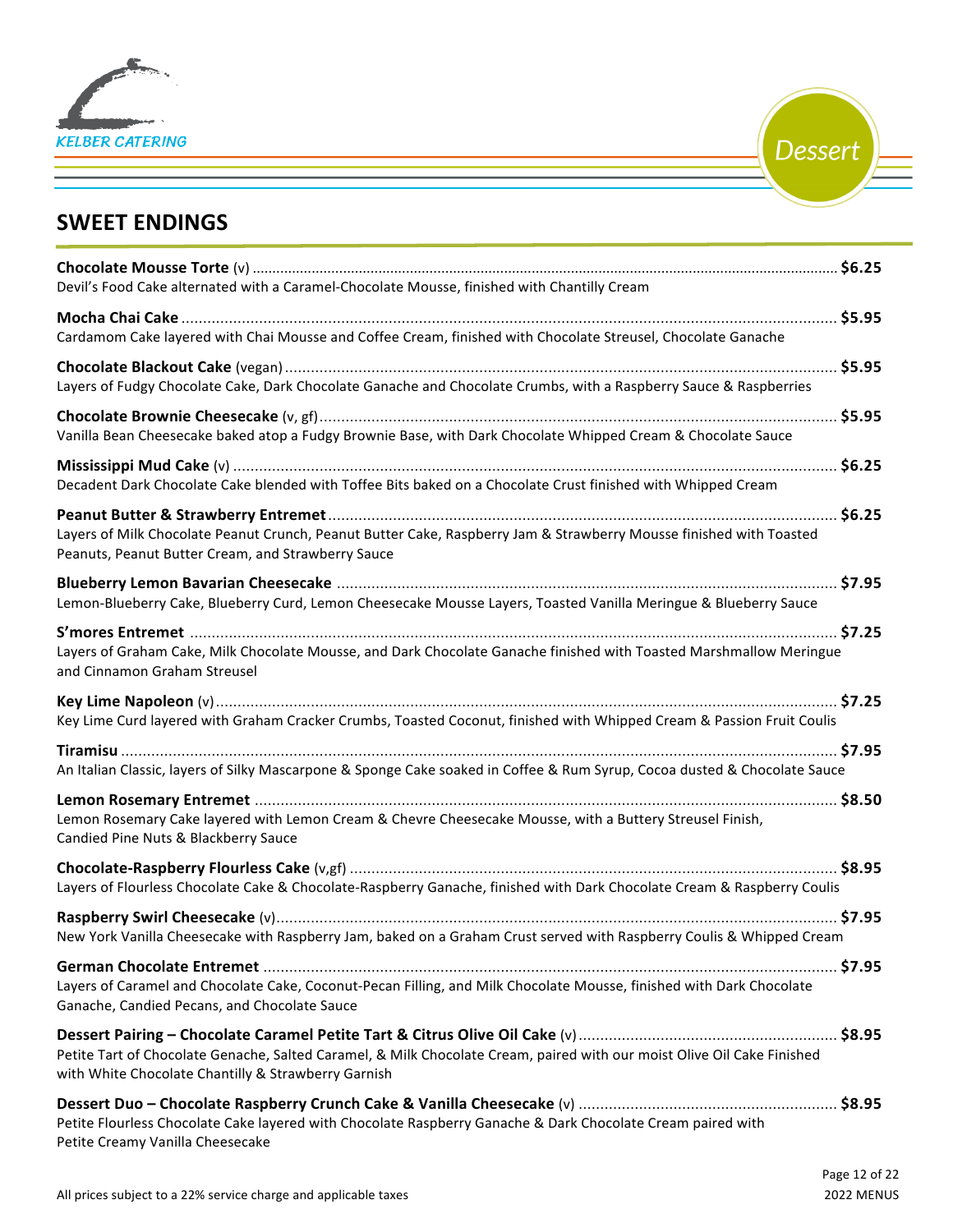



## **BAR SERVICE**

**<u>** $\overline{a}$ **</u>** 

A bartender charge of \$175.00 per 3-hour shift, per bartender will be waived if sales per bartender are \$500.00 or greater. For Cash bars an internet drop fee per cash bar of \$75.00 plus tax in order to operate cash register system.

#### **CALL BRANDS PREMIUM BRANDS**

| Tito's Vodka™                            | Ketel One Vodka™                                                           |                           |  |  |
|------------------------------------------|----------------------------------------------------------------------------|---------------------------|--|--|
| Beefeater Gin™                           | Bombay Sapphire Gin™<br>Blue Chair White Rum™<br>Kracken Black Spiced™     |                           |  |  |
| Bacardi Silver Rum™                      |                                                                            |                           |  |  |
| Captain Morgan Spiced Rum™               |                                                                            |                           |  |  |
| Korbel Brandy <sup>™</sup>               | Korbel VSOP Brandy™                                                        |                           |  |  |
| Dewar's White Label Scotch™              | Dewar's 12 Yr Special Reserve Scotch™<br>Jack Daniels Whiskey <sup>™</sup> |                           |  |  |
| Jim Beam White Bourbon™                  |                                                                            |                           |  |  |
|                                          | Jameson Irish Whiskey™                                                     |                           |  |  |
|                                          | Maker's Mark Bourbon™                                                      |                           |  |  |
| <b>CATERED BEERS</b>                     |                                                                            |                           |  |  |
| <b>Domestic:</b>                         | Import & Craft:                                                            |                           |  |  |
| Michelob Golden Light™                   | Stella Artois™                                                             | White Claw™               |  |  |
| Grain Belt Premium™                      | Summit EPA™                                                                | Stella Cidre <sup>™</sup> |  |  |
|                                          | Goose Island IPA™                                                          |                           |  |  |
|                                          | <b>Host Bar</b>                                                            | <b>Cash Bar</b>           |  |  |
| <b>Call Brand Mixed Drink</b>            | \$8.50                                                                     | \$9.25                    |  |  |
| Call Brand Martini/Specialty Cocktail    | \$9.50                                                                     | \$10.25                   |  |  |
| <b>Premium Brand Mixed Drink</b>         | \$9.50                                                                     | \$10.25                   |  |  |
| Premium Brand Martini/Specialty Cocktail | \$10.50                                                                    | \$11.25                   |  |  |
| Domestic Beer                            | \$7.25                                                                     | \$8.00                    |  |  |
| Import/Craft Beer                        | \$8.50                                                                     | \$9.25                    |  |  |
| Mill City Cellars Wine™                  | \$8.75                                                                     | \$9.50                    |  |  |
| Non-Alcoholic Beer                       | \$6.25                                                                     | \$7.00                    |  |  |
| Soda/Water 12oz                          | \$4.25                                                                     | \$4.50                    |  |  |
| <b>Specialty Drinks</b>                  |                                                                            |                           |  |  |
| <b>Energy Drink Cocktails</b>            | \$9.50                                                                     | \$10.25                   |  |  |
| Cordials*                                | \$9.50                                                                     | \$10.25                   |  |  |
|                                          |                                                                            |                           |  |  |

\*Bailey's Irish Cream™, Amaretto di Saronno™, Grand Marnier™, Kahlua™, & Frangelico™

Top Shelf Brands available on request, please inquire with your Catering Sales Manager. Cash bar prices are inclusive of tax.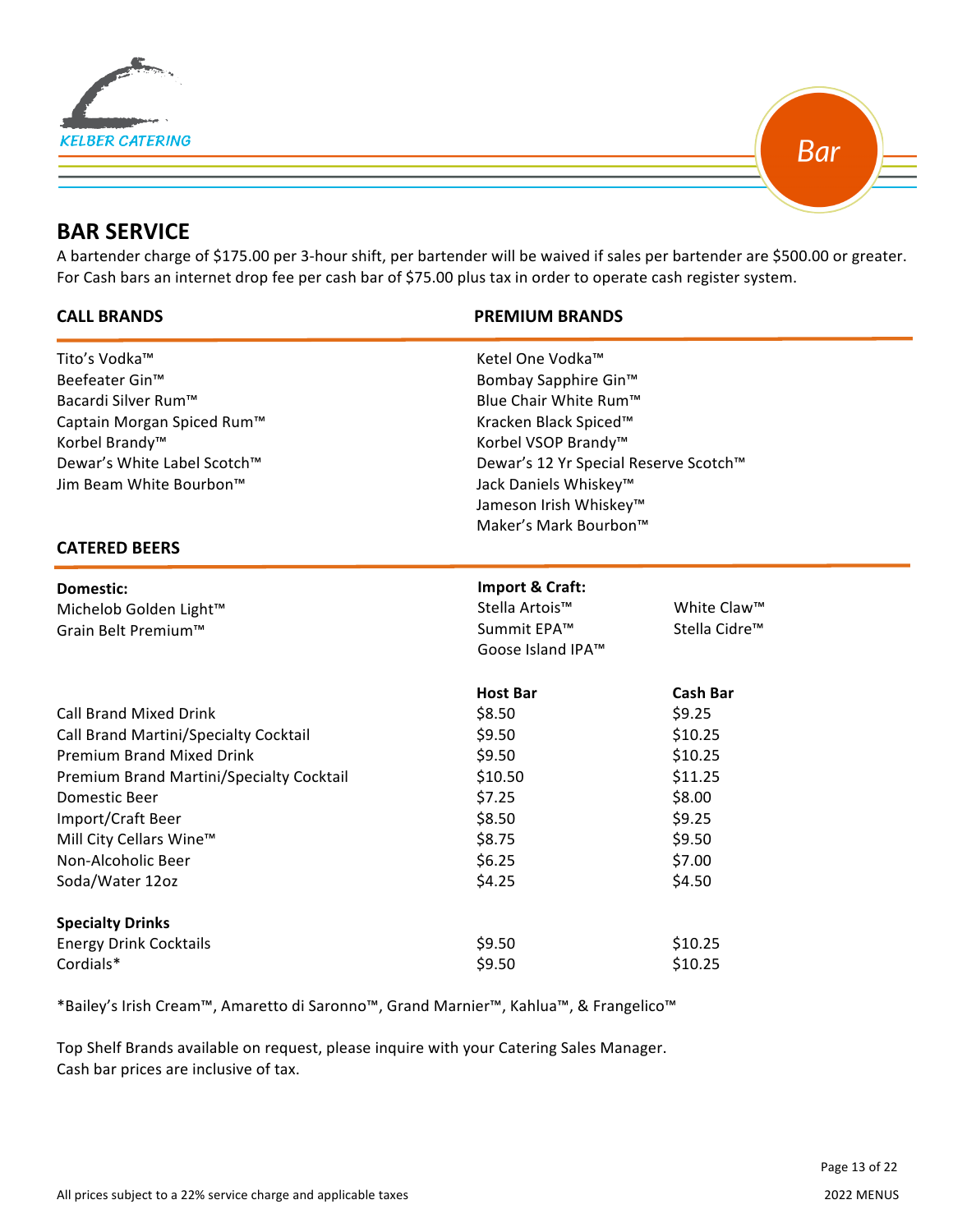| <b>KELBER CATERING</b> |
|------------------------|

Wine

## **Wine Service**

### **Our Signature Mill City Cellars™**

By Rutherford Ranch Winery, Napa Valley, Certified California Sustainable Winery. Our private label wine available exclusively at Minneapolis Convention Center.

|--|--|--|--|

### **Minnesota Grown Wines**

Carlos Creek Winery is a family owned and operated Minnesota winery located in the heart of Alexandria Lake Country, perfect for growing Cold Climate Grapes

| White                                 | Red |
|---------------------------------------|-----|
|                                       |     |
| Carlos Creek™, SolMANI White  \$47.95 |     |

**The Winehaven Estate** is situated between three lakes. The lakes, combined with the area's southerly-sloping hillsides, provide natural protection for the delicate grapevine varieties

| <b>White</b>                                       | Red |
|----------------------------------------------------|-----|
| Winehaven <sup>™</sup> , LaCrescent White  \$41.95 |     |

#### **Wine List**

#### **White**

| Bread & Butter™, Chardonnay, Napa\$37.95                   |  |
|------------------------------------------------------------|--|
| Murphy Goode™, Chardonnay, California\$39.95               |  |
| Rutherford Ranch™, Chardonnay, Napa\$45.95                 |  |
| La Crema™, Chardonnay, Sonoma County \$49.95               |  |
| Joel Gott™, Pinot Gris, Willamette Valley\$44.95           |  |
| Luna Nuda™, Pinot Grigio, Italy \$36.95                    |  |
| Justin <sup>™</sup> , Sauvignon Blanc, California  \$42.95 |  |
| Dry Creek™, Sauvignon Blanc, California \$42.95            |  |

#### **Sparkling**

| Scharffenberger™, Brut, California \$57.95 |  |
|--------------------------------------------|--|

#### **Red**

| Poppy, Cabernet Sauvignon, Monterey \$39.95        |  |
|----------------------------------------------------|--|
|                                                    |  |
| Cabernet Sauvignon, Lodi                           |  |
|                                                    |  |
| VR Cabernet Sauvignon, Sonoma                      |  |
| Steele™, Cabernet Sauvignon, Lodi  \$45.95         |  |
| Bread & Butter™, Pinot Noir, Napa  \$37.95         |  |
| Van Duzer, Pinot Noir, Williamette Valley  \$52.95 |  |
|                                                    |  |
|                                                    |  |
| Daou™, Pessimist, Red Blend, Lodi \$45.95          |  |
| Contemassi™, Chianti Riserva, Italy  \$40.95       |  |

#### **Pinks**

| Fleur de Prairie™, Rose', France  \$45.95 |  |
|-------------------------------------------|--|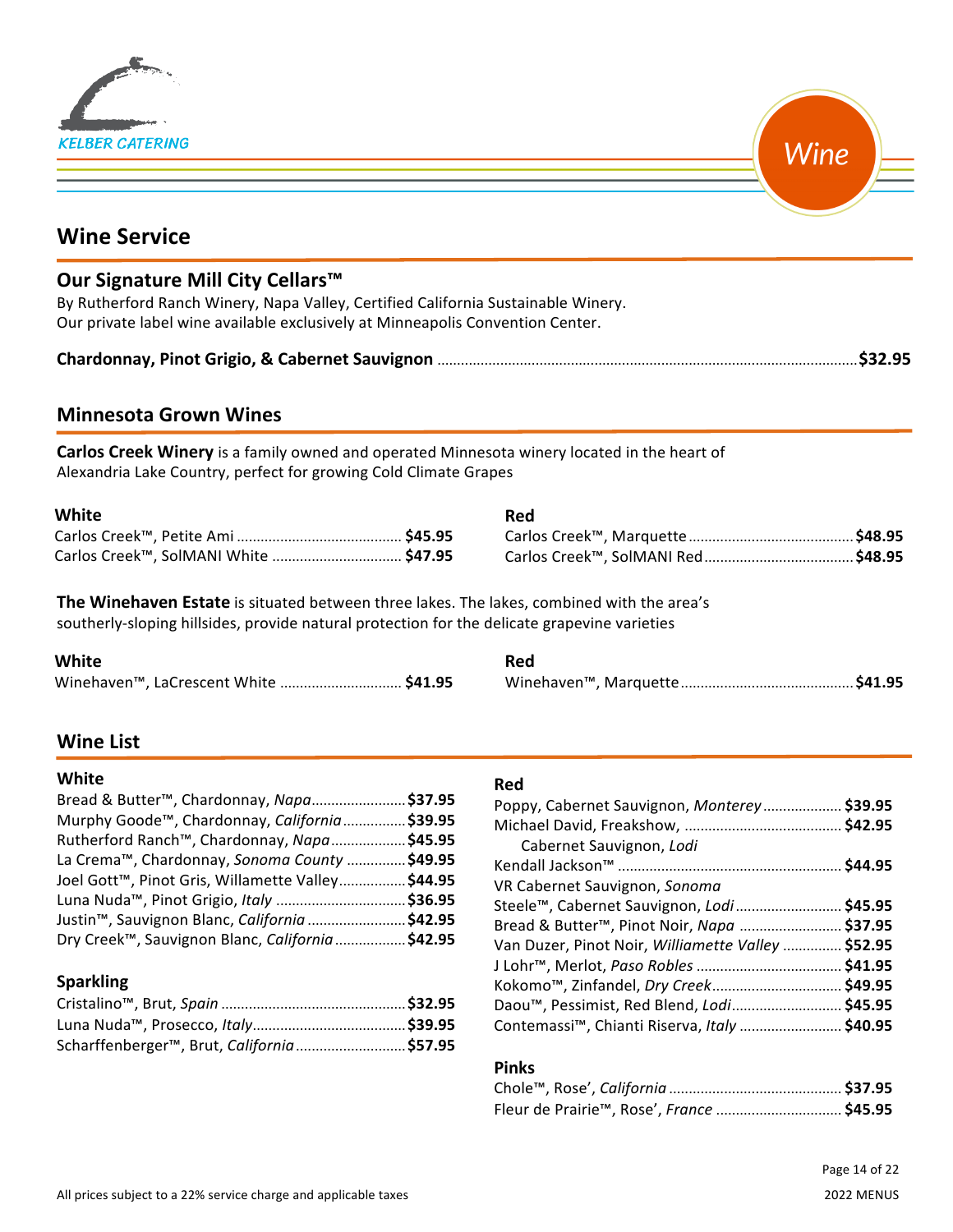



## **RECEPTION PACKAGES**

100 guest minimum required per package

| Warm Petite Sandwich Buns:                            |  | Crispy Tater Tots, Tri-Color Tortilla Chips, Smoked Bacon                                        |  |
|-------------------------------------------------------|--|--------------------------------------------------------------------------------------------------|--|
| Cheesy Ham, Buffalo Chicken, Turkey-Pesto Provolone,  |  | Pieces, Taco Ground Beef, Beef Poutine Gravy, Crumbled                                           |  |
| Bistro Potato Chips, Baby Dill Pickles                |  | Cheese Curds, Sour Cream, Nacho Cheese Sauce,<br>Diced Jalapenos, Salsa, Ketchup, Sriracha Sauce |  |
| (2.5 petite sandwiches)                               |  |                                                                                                  |  |
|                                                       |  |                                                                                                  |  |
| Grilled Turkish Meatball Skewer, Petite Falafel with  |  | Pulled Pork Slider with BBQ Sauce, Petite Buffalo Chicken                                        |  |
| Tzatziki, Vegan Pakora, Mesir Wat & Injera Bread,     |  | Sandwich, Cheddar Cheeseburger Slider,                                                           |  |
| Vegetarian Muffuletta Tartlet                         |  | JoJo Potatoes, Caribbean Dip                                                                     |  |
| (4 total portions)                                    |  | (3 total portions)                                                                               |  |
|                                                       |  |                                                                                                  |  |
| Sweet Potato-Pecan Tartlet, Quinoa-Taco Cup (vegan),  |  | Cajun Chicken Skewers with Hollandaise,                                                          |  |
| Caramelized Onion, Apple & Brie Canapé,               |  | Spicy Italian Sausage, Marinara, Grilled Sliced Sirloin Steak,                                   |  |
| Asparagus-Smoked Turkey Canapé                        |  | Petite Hoagies, Vegan Meatballs, Horseradish Sauce                                               |  |
| (3 total portions)                                    |  | (4.5 total portions)                                                                             |  |
|                                                       |  |                                                                                                  |  |
| Chicken Carnitas, Baja Shrimp, Black Beans with Corn, |  | Red-Skinned Smashed Potatoes with Toppings:                                                      |  |
| Daikon Slaw, Shredded Lettuce, Avocado Crema,         |  | Crispy Bacon Pieces, Woodland Mushroom Sauce, Cheddar                                            |  |
| Queso Fresco, Pico de Gallo, Mesa Tortillas           |  | Cheese, Broccoli Pieces, Sour Cream with Chives, & Sliced                                        |  |
| (2 total portions)                                    |  | <b>Scallions</b>                                                                                 |  |
|                                                       |  |                                                                                                  |  |
| Hawaiian Chicken Meatball, Greek Village Skewer,      |  | Swedish Beef-Wild Rice Meatballs, Asparagus & Smoked Turkey                                      |  |
| Tandoori Beef, Sweet Kickin' Chicken                  |  | Canapé, Petite Beef Corn Dogs, Buffalo Salami Skewer, Walleye                                    |  |
| (3 total portions)                                    |  | Cakes with Lemon Aioli                                                                           |  |
|                                                       |  | (4 total portions)                                                                               |  |
|                                                       |  |                                                                                                  |  |
| Warm Artichoke Dip, Hummus, Red Pepper Hummus,        |  |                                                                                                  |  |
| Spicy Feta Dip, Garlic Pita Chips, Naan Dippers       |  | Pakora with Chutney, Meatball with Marinara,                                                     |  |
|                                                       |  | Mediterranean Antipasto Skewer, Taco-Quinoa Filo Tart,                                           |  |
|                                                       |  | <b>Cauliflower Cake</b>                                                                          |  |
| Lemon Chicken Tenders, Thai Vegetable Potstickers,    |  | (4 total portions)                                                                               |  |
| Seared Tuna Canapé, Coconut Shrimp                    |  |                                                                                                  |  |

(3 total portions)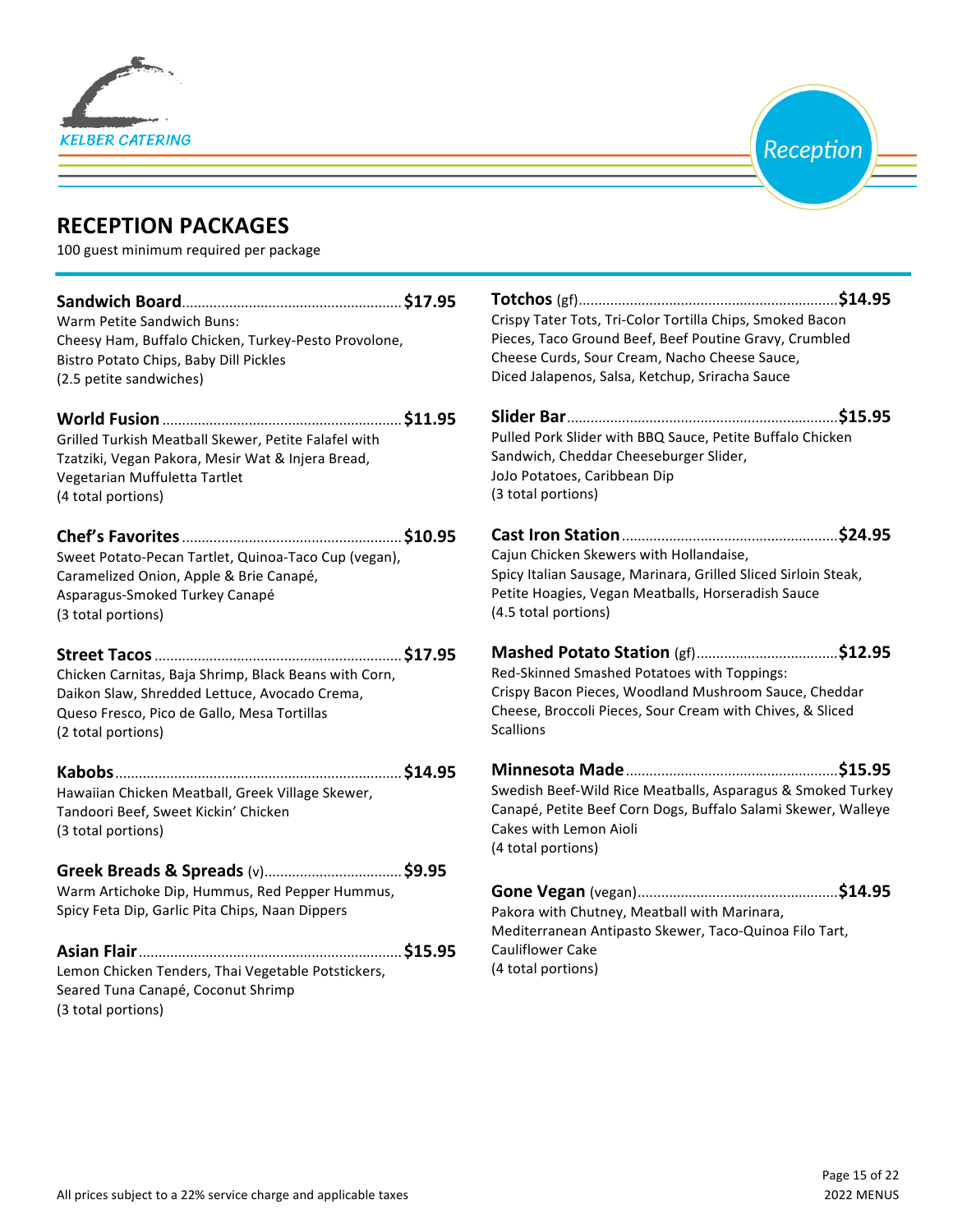

Reception

## **SMALL PLATES**

100 guest minimum required per selection. Consult with Sales Manager on small plate availability for events over 500 guests

| Swedish Beef & Wild Rice Meatballs (2) atop Sour Cream & Green Onion Mashed Potatoes, Parsley Garnish |  |
|-------------------------------------------------------------------------------------------------------|--|
|                                                                                                       |  |
| Sautéed Bayou Shrimp (2) on White Cheddar Grits, Chive Garnish                                        |  |
|                                                                                                       |  |
| Citrus & Garlic Chicken Breast on Island Rice, Grilled Vegetables                                     |  |
|                                                                                                       |  |
| Cauliflower Cake, Roasted Cauliflower Puree, Roasted Crimini Mushroom Crostini                        |  |
| Sautéed Tenderloin Tips on Parmesan Mashed Yukon-Cauliflower, Béarnaise Sauce, Drunken Mushrooms      |  |
|                                                                                                       |  |
| Pan-Seared Scallops (2) with Asparagus Tips on Four Cheese Risotto, Confetti Pepper Garnish           |  |
|                                                                                                       |  |
| Skewer of Sweet Thai-Jang Pork Belly, Fried Rice                                                      |  |
| Lobster Salad, Petite Roll, Fennel Slaw                                                               |  |
|                                                                                                       |  |
| Gochujang-Marinated Chickett, Pickled Vegetables, Bao Bun                                             |  |

**\*Attendant fee may be required: \$125.00 per Attendant (2 Hour Service)**

## **FROM THE CHEF'S CARVING TABLE**

| Carved Smoked Bacon, Grilled Roma Tomatoes, Fresh Arugula, Garlic Aioli, Baguette, Balsamic Glaze |  |
|---------------------------------------------------------------------------------------------------|--|
| Italian-Seasoned Boneless Pork Tenderloin, White BBQ Sauce, Home Baked Rolls                      |  |
| <b>BBQ Sauces, Parkerhouse Rolls</b>                                                              |  |
| Spicy Brown Mustard & Sauerkraut, Home Baked Rolls                                                |  |
| Grey Poupon, Mayonnaise, Egg & Multigrain Rolls (approximately 80-90 petite roll servings)        |  |

#### **\*Carver required: \$125.00 per Carver (2 Hour Service)**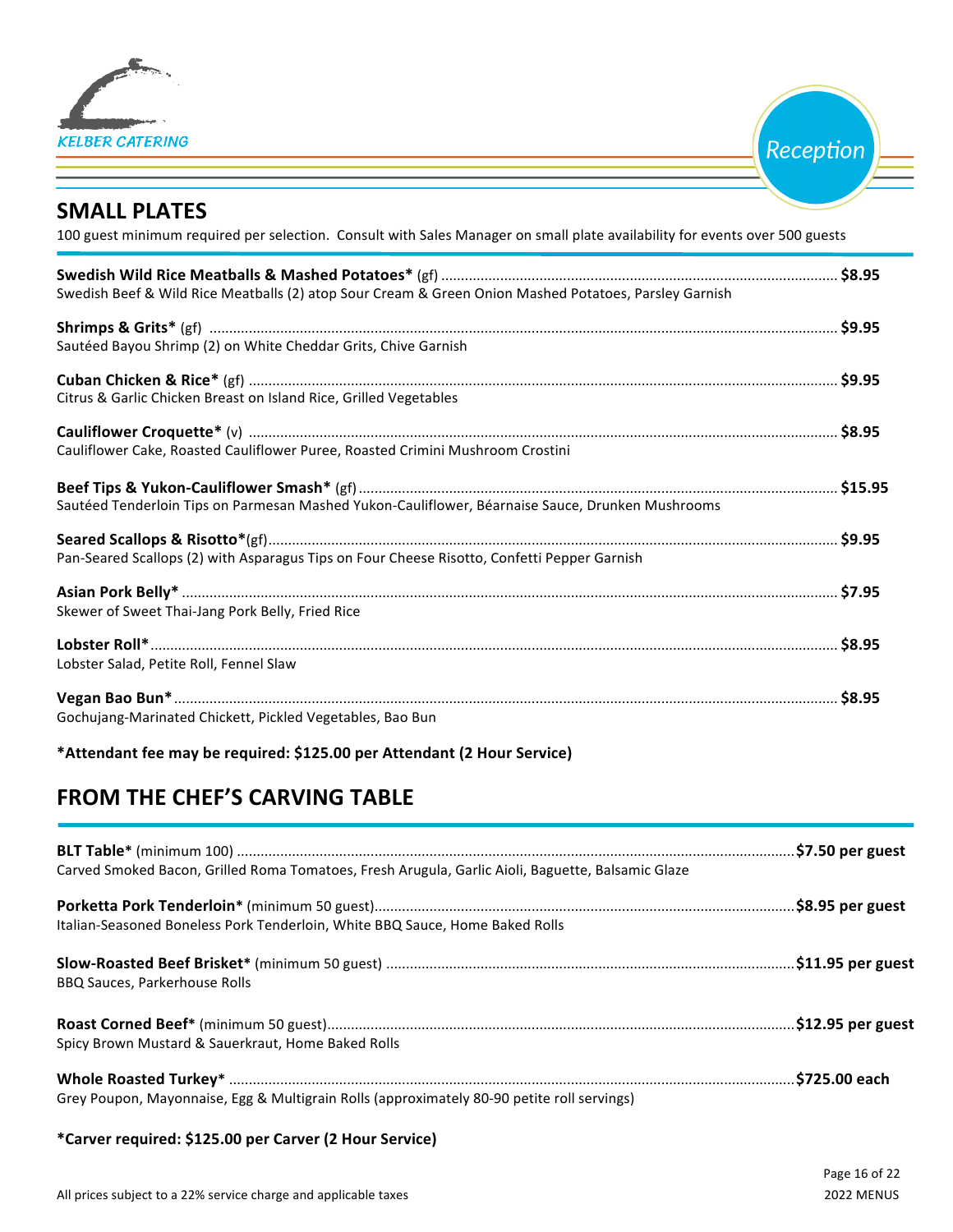

Reception

## **COLD HORS D'OEUVRES**

100 piece minimum per item

## **COLD HORS D'OEUVRES PLATTERS - Platters serve approximately 50 guests**

| Gourmet Cheese Platter with Assorted Crackers & Sliced Baguette, Garnished with Fresh Fruit (v, gf) \$450.00 each       |  |
|-------------------------------------------------------------------------------------------------------------------------|--|
|                                                                                                                         |  |
|                                                                                                                         |  |
|                                                                                                                         |  |
|                                                                                                                         |  |
|                                                                                                                         |  |
| Vegetarian Antipasto Platter, Roasted and Marinated Vegetables, Assorted Olives, Baguette Toast (v, gf)  \$350.00 each  |  |
|                                                                                                                         |  |
| Smoked Salmon Side with Capers, Red Onion, Olives, Cream Cheese, Assorted Crackers, Lemon (gf) \$425.00 side            |  |
| Marinated Antipasto Platter with Italian Meats & Cheeses, Baguette Toast (gf) (approximately 40 servings) \$375.00 each |  |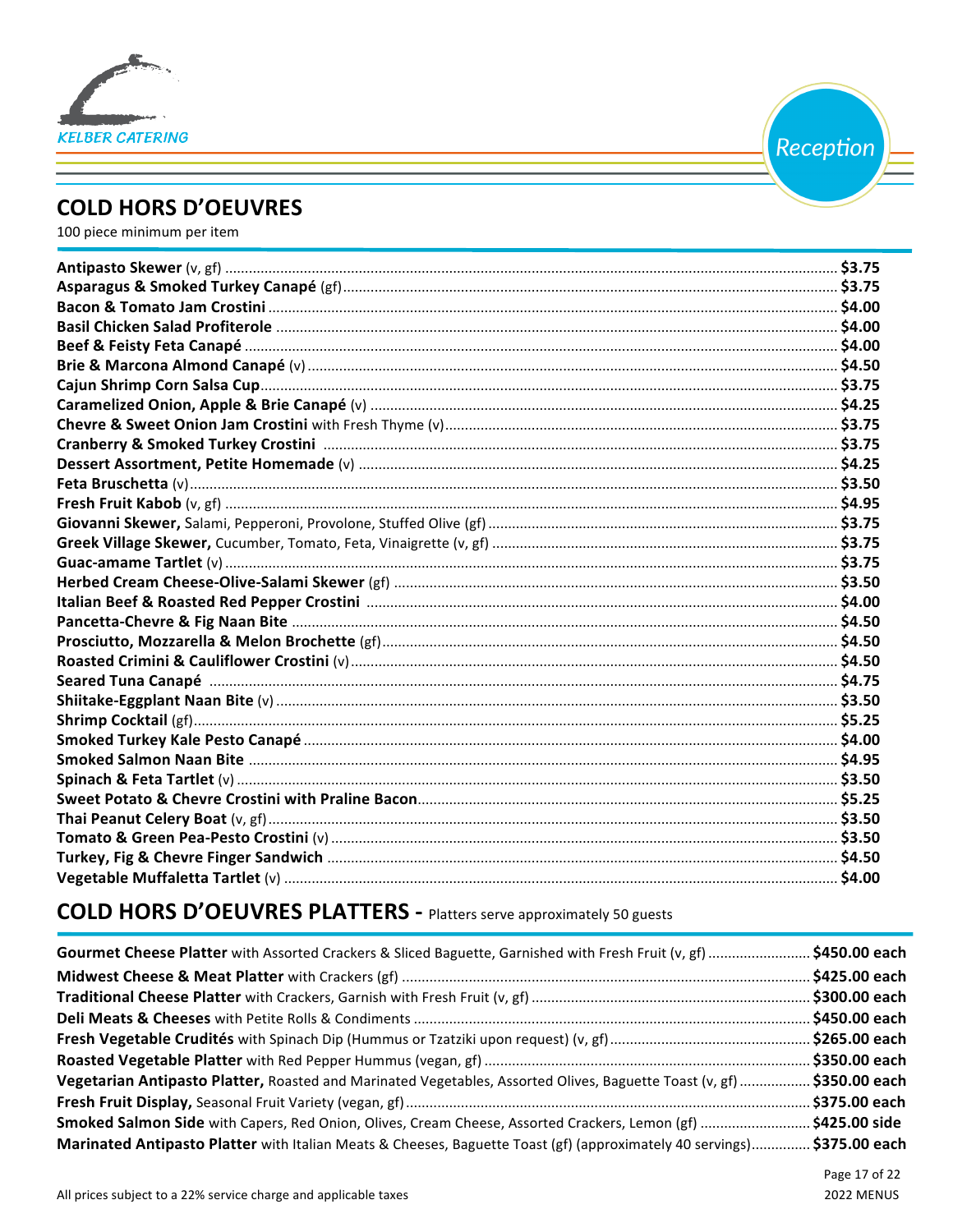

Reception

## **HOT HORS D'OEUVRES**

100 piece minimum per item

| Cajun & Hollandaise, Jerk & Jamaican BBQ, Greek & Tzatziki, Buffalo, or Sweet Kickin'                         |  |
|---------------------------------------------------------------------------------------------------------------|--|
|                                                                                                               |  |
|                                                                                                               |  |
|                                                                                                               |  |
|                                                                                                               |  |
|                                                                                                               |  |
| Cherry & Brie (v), Sundried Tomato-Chicken, Caramelized Onion (v), Four Cheese (v) or Potato Pepper Olive (v) |  |
|                                                                                                               |  |
|                                                                                                               |  |
|                                                                                                               |  |
|                                                                                                               |  |
| Italian Chicken in Marinara, Hawaiian Chicken, Beef Swedish, Beef BBQ, or Wild Rice Beef (gf)                 |  |
|                                                                                                               |  |
|                                                                                                               |  |
|                                                                                                               |  |
|                                                                                                               |  |
| Florentine (v), Fontina-Sweet Red Pepper (v) or Lorraine                                                      |  |
|                                                                                                               |  |
|                                                                                                               |  |
| Chicken & Cheese or Veggie & Cheese (v), Sour Cream & Salsa                                                   |  |
|                                                                                                               |  |
|                                                                                                               |  |
| Sliders, 100 piece minimum per flavor                                                                         |  |
|                                                                                                               |  |
|                                                                                                               |  |
|                                                                                                               |  |
|                                                                                                               |  |
|                                                                                                               |  |
|                                                                                                               |  |
|                                                                                                               |  |
|                                                                                                               |  |
|                                                                                                               |  |
|                                                                                                               |  |
|                                                                                                               |  |
|                                                                                                               |  |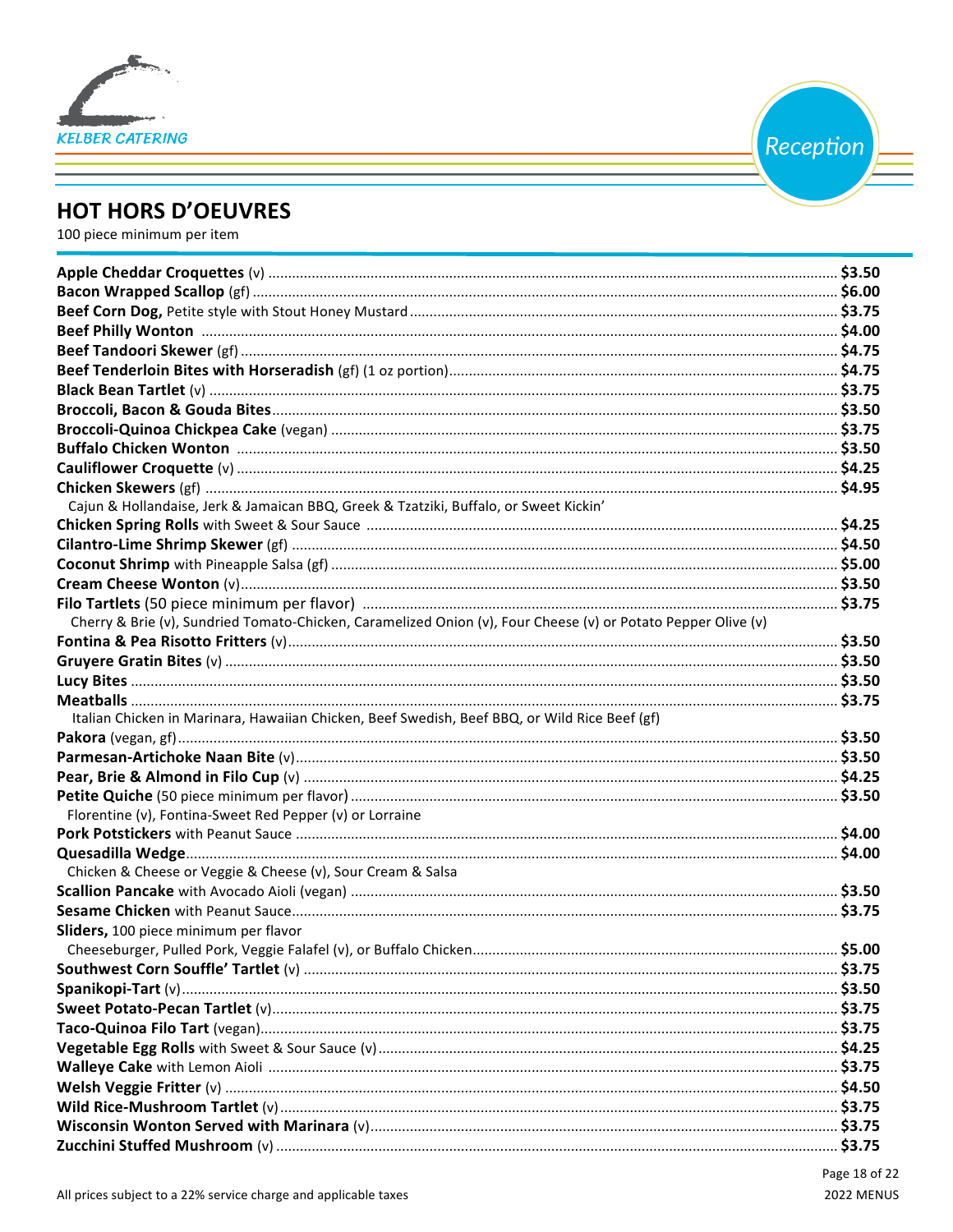



## **DINNER BEGINNINGS**

Select one to accompany a Dinner Entrée Selection

#### **Fresh Fennel & Orange Salad** (vegan, gf)

Mixed Greens, Shaved Fennel, Orange Slices, Maple Glazed Walnuts, Raspberry Vinaigrette

#### **Caramelized Pear Salad** (v, gf)

Romaine, Baby Spinach, Caramelized Pear, Gorgonzola Crumbles, Marcona Almonds, Roasted Shallot Dressing

#### **Mediterranean Salad** (v, gf)

Romaine, Artichoke Hearts, Sundried Tomatoes, Sliced Radish, Kalamata Olives, Carrot Shreds, Feta Cheese, Lemon-Garlic Vinaigrette

#### **Roasted Beet & Radish Salad** (v, gf)

Crisp Mixed Greens, Roasted Golden Beets, Shaved Watermelon Radish, Vanilla-Candied Almonds, Amablu Cheese, Raspberry-Tarragon Vinaigrette

## **DUET DINNER ENTRÉES**

#### **House Salad** (v)

Romaine, Baby Lettuces, Grape Tomatoes, Cucumbers, Parmesan Cheese, Seasoned Croutons, Champagne Vinaigrette

#### **Strawberry Gouda Salad** (v, gf)

Mixed Greens, Fresh Strawberry, Toasted Almonds, Faribault Gouda, Cranberry-Orange Vinaigrette

#### **Northern Harvest Salad** (v, gf)

Romaine, Baby Lettuces, Honey Toasted Walnuts, Julienned Seasonal Apples, Amablu Cheese, Apple Cider Vinaigrette

#### **Caesar Pomodoro Salad**

Romaine, Shredded Asiago, Petite Heirloom Tomatoes, Seasoned Croutons, Caesar Dressing

#### **Vegan Caesar Salad** (vegan)

Romaine, Vegan Parmesan, Vegan Crouton, Housemade Caesar Dressing

Please choose a Dinner Beginning to accompany your Entrée Includes Freshly Roasted Dunn Brothers Coffee, Hot Tea & Freshly Baked Bread Basket

#### **Chicken Bella & Char Crust Sirloin**\* (gf).............. \$46.95 Grilled Chicken Breast with Lemon-White Cheddar Sauce, Herb Encrusted Petite Chateau Sirloin, Roasted Potato Medley, Fresh Vegetable Blend

Northwoods Walleye & Sirloin\*............................ \$55.95

Crispy Breaded Walleye Filet, Grilled Petite Chateau Sirloin with Woodland Mushroom Sauce, Roasted Potato Medley, Fresh Vegetable Blend, Tartar Sauce

#### **Parmesan Chicken & Garlic Sirloin**\*................... \$48.95

Parmesan Breaded Chicken Breast with Basil-Kale Pesto Sauce, Herb Encrusted Petite Chateau Sirloin. Mascarpone Mashed Potatoes, Petite Green Beans with Red Peppers

| Black Garlic Chicken & Sirloin (gf)* \$46.95             |  |
|----------------------------------------------------------|--|
| Sautéed Chicken Breast with a Creamy Black Garlic Sauce, |  |
| Grilled Petite Chateau Sirloin, Roasted New Potatoes,    |  |
| Blend of Broccoli, Carrots, Red Peppers, & Peapods       |  |
|                                                          |  |

| Two Jumbo Sautéed Citrus Shrimp,                      |  |
|-------------------------------------------------------|--|
| Grilled Petite Chateau Sirloin with a Red Wine Sauce, |  |
| Woodland Mushroom Risotto, Roasted Rustic Vegetables  |  |
|                                                       |  |

**Buttermilk Chicken & Sirloin**\* ....................................**\$46.95**  Buttermilk Marinated Southern Fried Chicken Breast, Memphis-Rubbed Petite Chateau Sirloin with Chile Corn Sauce, White Cheddar Grits, Petite Green Beans with Carrots

\*If Filet Mignon is preferred to Sirloin, please inquire with your Sales Manager for market pricing.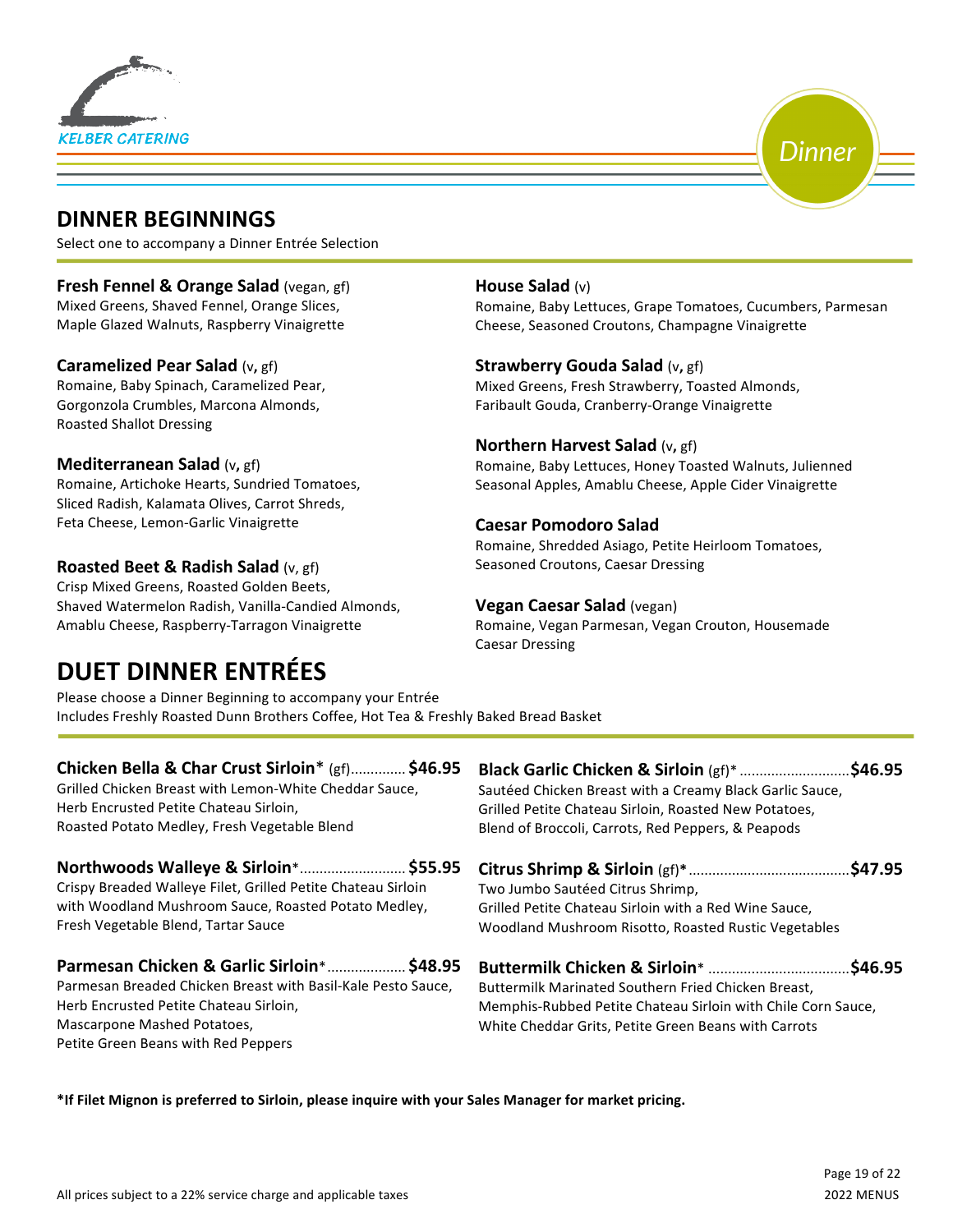



## **MILL CITY STEAKHOUSE**

*Please choose a Dinner Beginning, Sauce, Vegetable & Starch Includes Freshly Roasted Dunn Brothers Coffee, Hot Tea & a Freshly Baked Bread Basket*

## **STEAK OPTIONS**

| $\star$ . $\star$ . $\star$ . $\star$ . $\star$ . $\star$ . $\star$ . $\star$ . $\star$ . $\star$ . $\star$ . $\star$ . $\star$ . $\star$ . $\star$ . $\star$ . $\star$ . $\star$ . $\star$ . $\star$ . $\star$ . $\star$ . $\star$ . $\star$ . $\star$ . $\star$ . $\star$ . $\star$ . $\star$ . $\star$ . $\star$ . $\star$ |  |
|-------------------------------------------------------------------------------------------------------------------------------------------------------------------------------------------------------------------------------------------------------------------------------------------------------------------------------|--|

*\*Pricing guaranteed 90 days prior to event date*

#### **SAUCE OPTIONS: Select One**

Herb Butter (gf) Drunken Mushrooms (gf) Béarnaise Sauce (gf) Chile Corn Salsa (gf) Dijon-Brandy Sauce (gf) Black Garlic Sauce (gf) Portabella Balsamic Reduction (gf) Red Wine & Shallot-Tarragon Reduction (gf) Woodland Mushroom Sauce (gf) *Pending Sauce Selection, Steak Seasoning May Vary*

#### **STARCH OPTIONS: Select One**

| Fontina & Pea Risotto (v, gf)                    |
|--------------------------------------------------|
| Bourbon-Sweet Potato Mash (v, gf)                |
| Roasted Cauliflower & Yukon Mash (v, gf)         |
| Cheesy Hash Brown Bake                           |
| Gruyere Potato Gratin                            |
| White Cheddar Grits (v, gf)                      |
| Mascarpone Mashed Potatoes (v, gf)               |
| Sour Cream & Green Onion Mashed Potatoes (v, gf) |
| Oven Roasted Potato Medley (v, gf)               |
| Woodland Mushroom Risotto (gf)                   |
| Wild Rice Pilaf (v)                              |
|                                                  |

#### **VEGETABLE OPTIONS: Select One**

Grilled Asparagus (in season) (vegan, gf) Seasonal Vegetable Blend (gf) Broccoli, Cauliflower with Julienned Carrots (gf) Petite Green Beans with Carrots (gf) Julienned Vegetable Trio with Petite Green Beans (gf) Rustic Roasted Vegetables (vegan, gf)

#### **BREAD BASKET OPTIONS:** Select One

Dinner Rolls Breadsticks Rustic Breads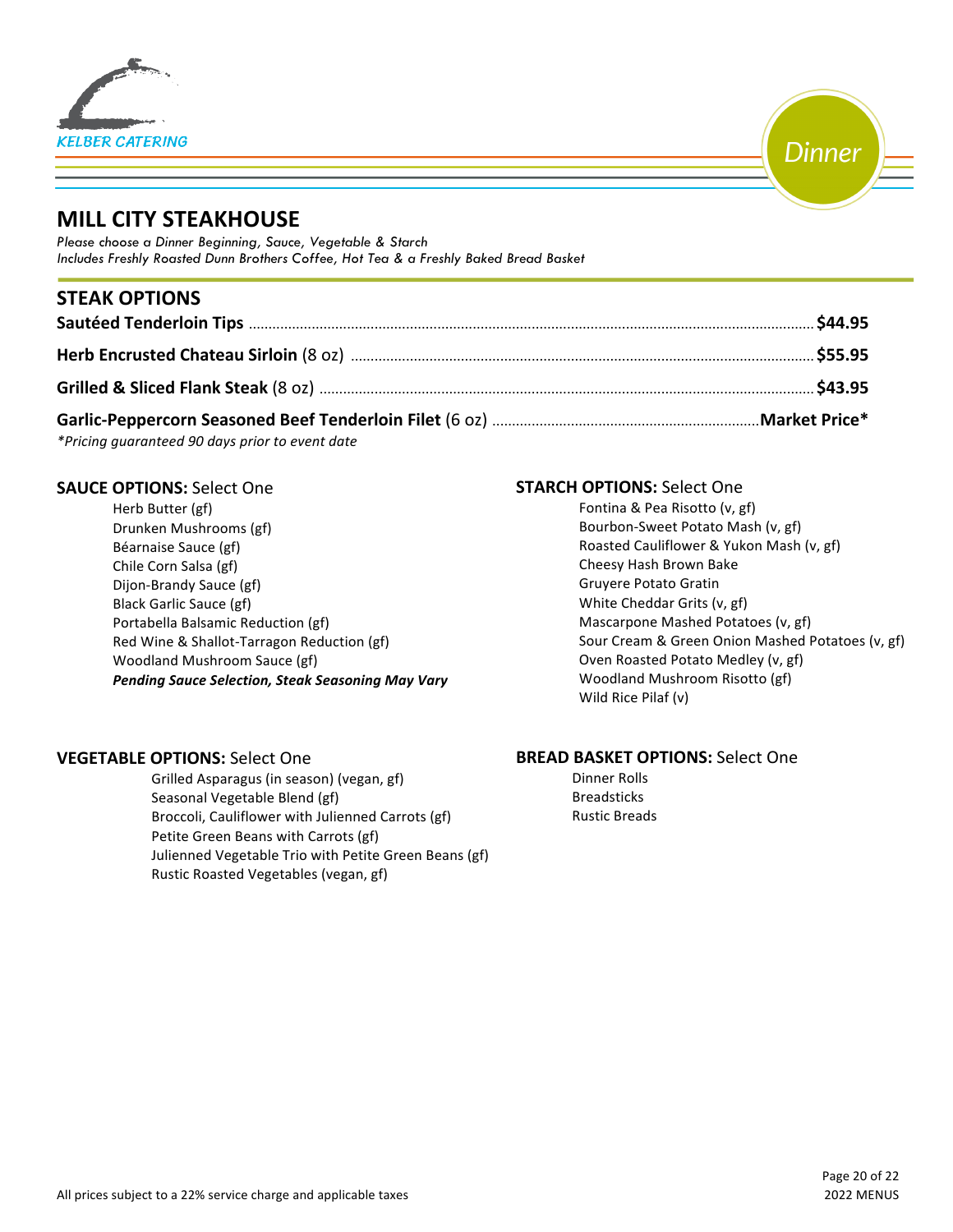



## **POULTRY, PORK, SEAFOOD, VEGAN DINNER ENTRÉES**

Please choose a Dinner Beginning to accompany your Entrée Includes Freshly Roasted Dunn Brothers Coffee, Hot Tea & a Freshly Baked Bread Basket

| Sautéed Chicken Breast, Sweet Thai Cream Sauce,<br>Butternut Squash Risotto,<br>Julienned Garden Vegetables                                                                                             |  |
|---------------------------------------------------------------------------------------------------------------------------------------------------------------------------------------------------------|--|
| Stuffed Chicken Breast with Mushroom Duxelle<br>baked in Delicate Pastry, Four-Cheese Risotto,<br>Broccoli, Peapods, Red Peppers, Carrots                                                               |  |
| Chicken Margherita Roulade  \$35.95<br>Chicken Breast stuffed with Fresh Mozzarella,<br>Spinach, Sundried Tomatoes<br>with a Light Basil Wine Tomato Sauce,<br>Pasta Timbale, Roasted Rustic Vegetables |  |
| Katsu-BBQ Pork Tenderloin \$38.95<br>Baked Pork Tenderloin with a Hawaiian Style<br>BBQ Sauce, Grilled Fresh Pineapple,<br>Pickled Vegetables, Island Pilaf                                             |  |
| Crispy Breaded Walleye Fillet,<br>Fresh Tartar Sauce, Roasted Potato Medley,<br>Petite Green Beans                                                                                                      |  |
| Breaded & Pan-Seared Orange Roughy,<br>Fresh Tartar Sauce, Roasted Potato Medley,<br>Zucchini, Carrots, Red Peppers, Peapods                                                                            |  |
| Fresh Grilled Salmon Fillet, Hollandaise, Sautéed Chard,<br>Zucchini Cakes, Chives and Caperberries                                                                                                     |  |
| Sautéed Citrus-Garlic Shrimp (6), Fontina-Pea Risotto,<br>Sautéed Swiss Chard                                                                                                                           |  |

| Artichoke-Parmesan Chicken Roulade \$35.95<br>Italian Herbs, Artichokes & Parmesan baked<br>inside a Panko Breaded Chicken Breast,<br>Angel Hair Pasta Timbale on Tomato Concasse,<br>Chef's Vegetable Blend |
|--------------------------------------------------------------------------------------------------------------------------------------------------------------------------------------------------------------|
| Red Pepper & Mascarpone Chicken\$35.95<br>Breast of Chicken stuffed with<br>Roasted Red Peppers & Mascarpone<br>on Mascarpone Béchamel Sauce,<br>Roasted Potato Medley, Sliced & Julienned Vegetables        |
| Chicken Breast with a Tangy BBQ Glaze,<br>Bourbon Sweet Potato Mash, Roasted Rustic Vegetables                                                                                                               |
| Grilled Mushroom Chicken Roulade \$35.95<br>Chicken Breast stuffed with<br>Grilled Shiitakes with Roasted Red Peppers, Herbs,<br>Boursin Sauce, Basil Butter Orzo Pilaf,<br>Sautéed Fresh Spinach            |
| Southwestern Stuffed Chicken \$34.95<br>Chicken Breast with Buttermilk Cornbread Stuffing,<br>topped with Salsa Verde, Cotija Cheese,<br>and Shishito Pepper, Black Bean Cake                                |
| Vegan House Salad, Sautéed Vegetable Blend inside of a<br>Flakey Vegan Puff Pastry, Roasted Potato Medley, Fresh<br>Petite Green Beans & Carrots, Vegan Bread & Margarine                                    |
| Mediterranean Salad, Hand-Crafted Vegan Steak, Butternut<br>Squash Risotto, Fresh Petite Green Beans, Vegan Bread &                                                                                          |

Margarine